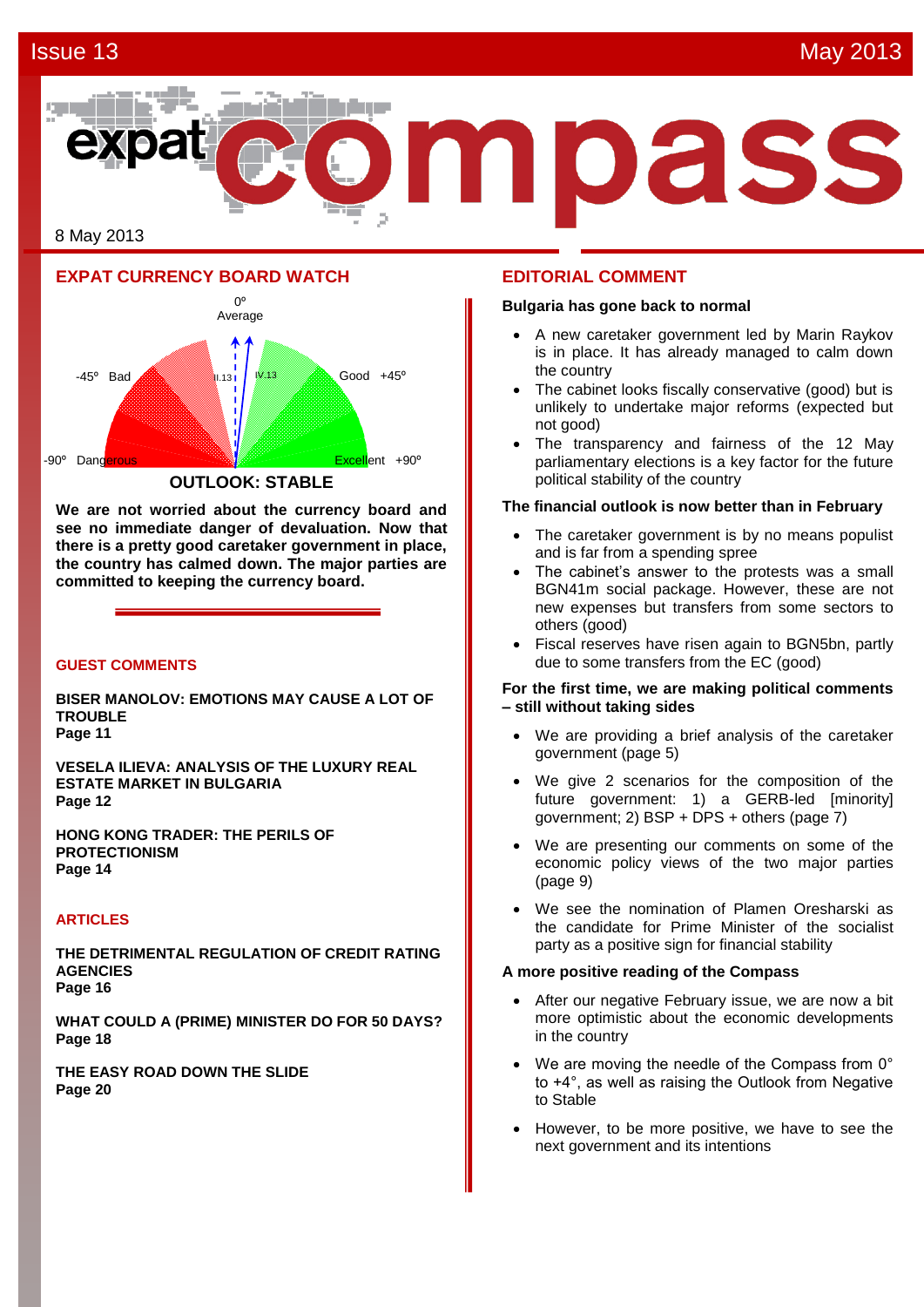

Bulgaria has overcome the government crisis by appointing a caretaker government and scheduling parliamentary elections for 12 may 2013. The initial trend of all parties for more populist rhetoric has been partially mitigated. Whoever wins the next elections, the country will hardly change course dramatically. As usual, the country's ability to borrow is very high, the forex reserves are large, and there is a lot of room for maneuvering. We keep our positive assessment of the stability of the currency board, now with a stable outlook.

# **We are not worried about the currency board and see no immediate danger of devaluation. We will be watching the composition and the policies of the next government.**

In the future months and years, we will continue to monitor constantly the development of the relevant economic indicators in order to assess the health of the currency board and potentially to predict any negative events, should they ever occur.

It is becoming more difficult to draw all the arrows and the dates in the picture. That is why we are also providing a table with all the *historical data. The measure is angular degrees (º). The reading of the Compass can change between +90º (horizontal to the right, Excellent) and -90º (horizontal to the left, Dangerous). 0º is a neutral (vertical upwards, Average) reading*.

| Date     | <b>Reading of the</b><br><b>Compass (Angular</b><br>Degrees) | Change        | <b>Comment</b>                                                        |
|----------|--------------------------------------------------------------|---------------|-----------------------------------------------------------------------|
| 2005     | $+64^{\circ}$                                                |               | Currency board very stable                                            |
| 2008     | $+44^{\circ}$                                                | $-20^\circ$   | Deterioration due to current account concerns                         |
| Jan 2010 | $+20^{\circ}$                                                | $-24^{\circ}$ | Deterioration due to budget and recession concerns                    |
| Mar 2010 | $+9°$                                                        | $-11^{\circ}$ | Deterioration due to budget and reforms concerns                      |
| Jun 2010 | 0°                                                           | -9°           | Deterioration due to budget and reforms concerns                      |
| Oct 2010 | $+4^{\circ}$                                                 | $+4^\circ$    | Improvement due to exports growth                                     |
| Feb 2011 | $+8^{\circ}$                                                 | $+4^\circ$    | Improvement in many economic indicators                               |
| May 2011 | $+10o$                                                       | $+2^{\circ}$  | Smaller concerns about the budget                                     |
| Aug 2011 | $+12^{\circ}$                                                | $+2^\circ$    | Small budget and trade deficits                                       |
| Dec 2011 | $+14^{\circ}$                                                | $+2^{\circ}$  | Conservative 2012 budget, some pension measures                       |
| Feb 2012 | $+20^{\circ}$                                                | $+6^\circ$    | Troubles in the Eurozone; good 2012 budget                            |
| May 2012 | $-5^\circ$                                                   | $-25^\circ$   | Fiscal reserves falling sharply. Intentions to spend the Silver Fund  |
| Nov 2012 | $+5^\circ$                                                   | $+10o$        | Successful Eurobond; good budget; Silver Fund forgotten               |
| Jan 2013 | $+15^\circ$                                                  | $+10o$        | Almost balanced 2012 budget                                           |
| Feb 2013 | $0^{\circ}$                                                  | $-15^{\circ}$ | Government resigns; fiscal reserves depleted; pre-election populism   |
| Apr 2013 | $+4^{\circ}$                                                 | $+4^\circ$    | Good caretaker government; no street protests; rising fiscal reserves |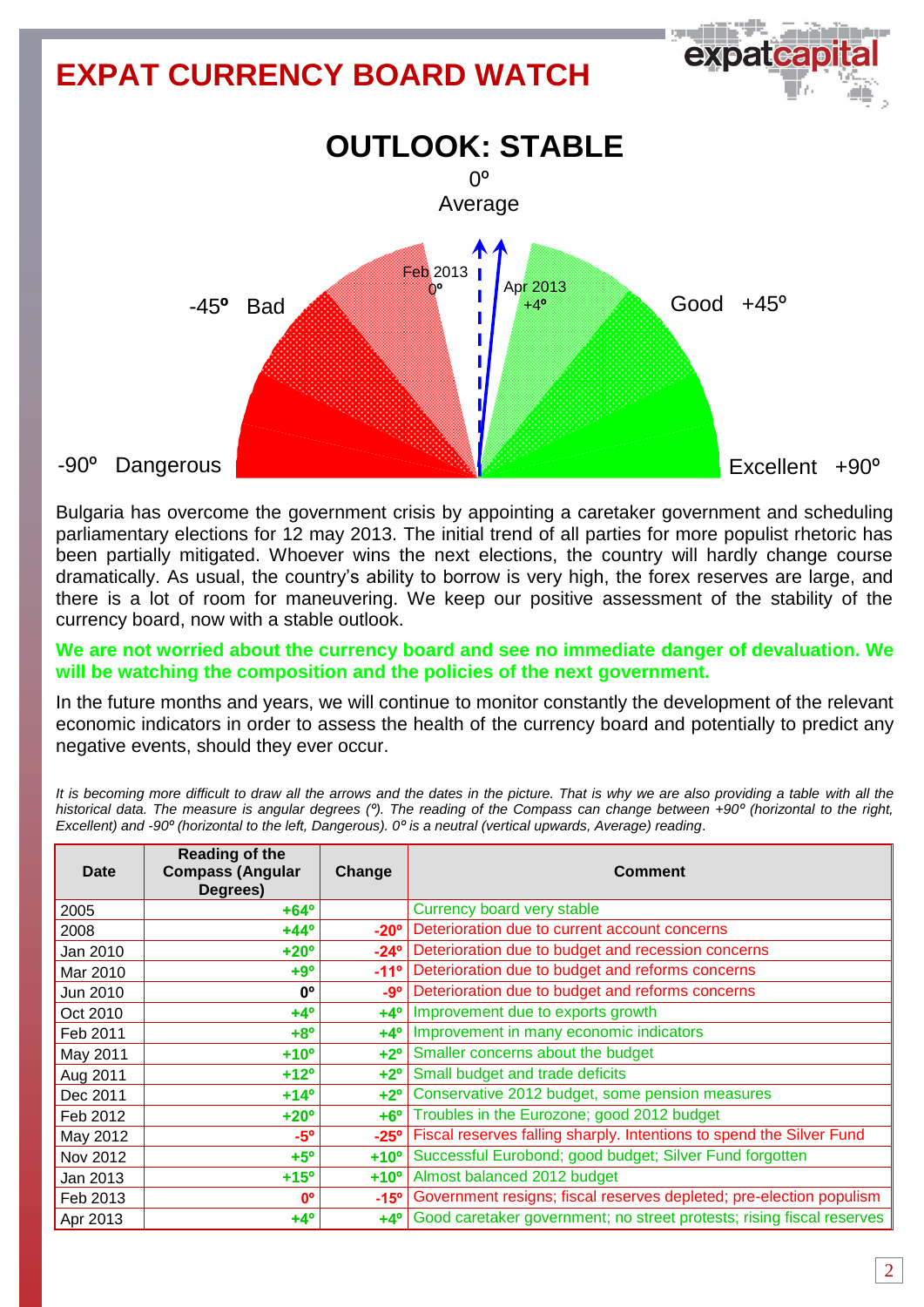

| <b>ISSUE</b>                                                                                                                                                                                                                                      | <b>OLD</b> | <b>NEW</b> | <b>COMMENTS</b>                                                                                         |
|---------------------------------------------------------------------------------------------------------------------------------------------------------------------------------------------------------------------------------------------------|------------|------------|---------------------------------------------------------------------------------------------------------|
| <b>I. Political issues</b><br>1. Does the government support the currency board?<br>2. Does the Central Bank support the currency board?<br>3. Do the European institutions (EC, ECB)<br>support Bulgaria in joining the ERM II and the Eurozone? |            | æ          | Major parties support it<br>Yes, absolutely<br>Not much                                                 |
| II. Budget and debt<br>4. Budget balance<br>5. Budget spending<br>6. Government debt<br>7. Foreign liabilities of the private sector<br>8. Fiscal reserves                                                                                        | $-1+$      |            | Deficit risks for 2013<br>Spending risks in 2013<br>Very low, rising<br>High, falling<br>Improved a bit |
| III. Economic cycle related issues<br>9. GDP growth<br>10. Inflation<br>11. Unemployment<br>12. Strength of the banking system                                                                                                                    | ٠<br>۰     | 44         | Just above zero<br>Low<br>Average, rising<br>Average                                                    |
| <b>IV. External balances</b><br>13. Current account deficit, trade deficit<br>14. Foreign direct investment<br>15. Revenues from international tourism<br>16. Foreign exchange reserves                                                           | ++         |            | Back to negative<br>Low-to-average<br>Good<br>High                                                      |
| <b>Bad</b><br>Good<br>Legend:                                                                                                                                                                                                                     |            |            |                                                                                                         |

**Marian** 

الألاب

expatcap

t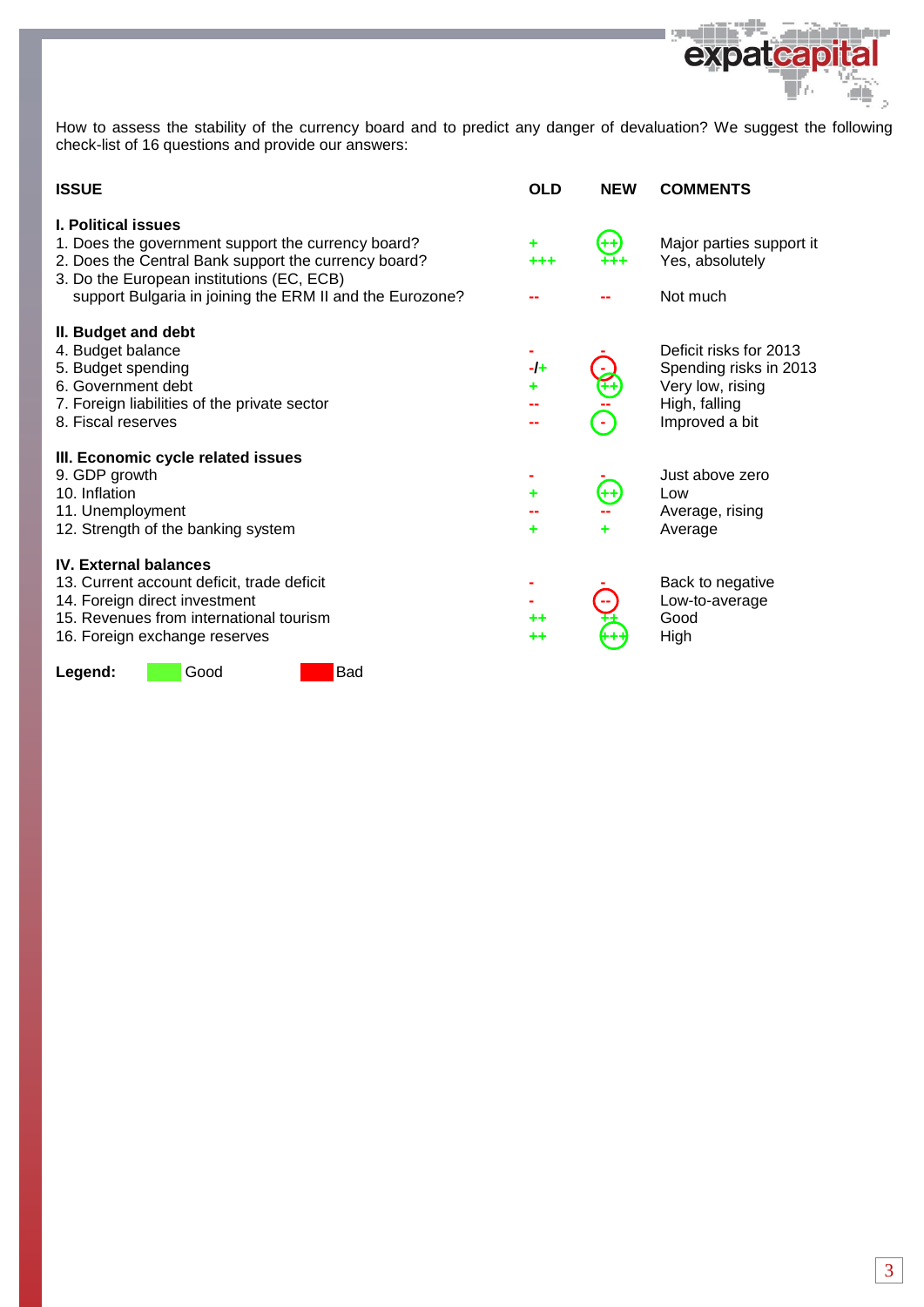# **INDICATORS, 2013**



### **І) Budget Surplus/Deficit, % GDP, 2013**



#### **III) Government Debt, % GDP, 2013, Year-End**







**ІІ) Budget Spending, % GDP, 2013**



**ІV) Real GDP Growth, %, 2013**



**VІ) Current Account Deficit, % GDP, 2013**



**VII) Unemployment, %, 2013, Year-End\***



*\* The changed methodology results in lower reported unemployment rates*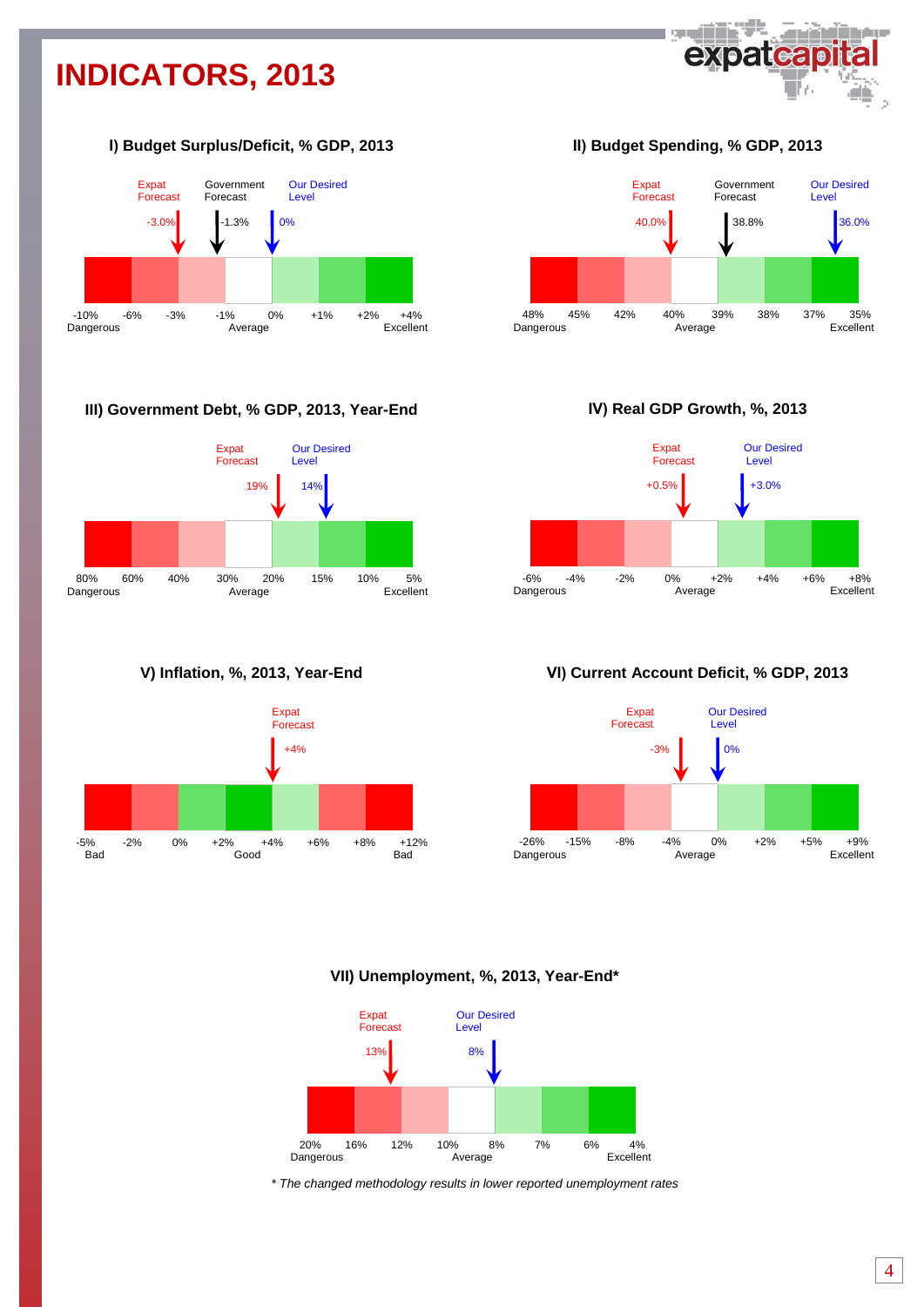# **ANALYSIS**



# **THREE PRIORITIES AND TWO REFORMS FOR THE CARETAKER GOVERNMENT**

#### **Important political developments since February**

The political events in Bulgaria have developed dynamically since February 2013:

- Numerous street protests broke out in what had been a relatively quiet country before. The protests were initially directed against the high electricity bills and the unfair power of the utility-monopolies, but then turned against the political status-quo in general.
- Prime Minister Boyko Borisov resigned unexpectedly. Some analysts considered this move a sign of weakness and a lack of courage to face the protesters. Others saw it as a shrewd step which would keep Borisov's chances to be reelected. Ironically, both might turn out to be true.
- An interim, 'caretaker' government was appointed, headed by Marin Raykov.
- The 41<sup>st</sup> National Assembly was dissolved.
- Early parliamentary elections were scheduled for Sunday, 12 May 2013.

#### **President Plevneliev appointed a caretaker cabinet headed by Marin Raykov**

Following the constitutional procedure, the President of the Republic Rosen Plevneliev appointed a so-called caretaker government. Our assessment is as follows:

- Plevneliev demonstrated tougher character and more independence than it had been expected by some observers.
- The President has appoitned a professional team of cabinet members, most of whom have impressive CVs.
- Prime Minister Marin Raykov had been Deputy Minister of Foreign Affairs in two right-wing governments, as well as an ambassador to France, also twice.
- The ministers seem to be reformists rather than populists. So far, so good.
- Anecdotal evidence suggests that 2/3 of the ministers are Borisov's appointees, while 1/3 are close to Plevneliev – so that you do not think that GERB is somehow out of power.

#### **Three tasks of the caretaker government**

In our view, Raykov's government has three most important tasks. In the next issue of Expat Compass, we are going to assess this government's work according to 3 criteria:

- 1) Has the government managed to calm down the street protests? So far, the answer is YES.
- 2) Will the government organize fair elections without the doubt that the results have been rigged? So far, the rhetoric has been fine, but we shall see what

happens on the election day. Until recently, the public had expected the following elections to be the least fair and transparent since 1990.

- 3) Has the government been conservative on the spending side? We will consider Kalin Hristov a successful finance minister, if he manages to:
	- Keep spending low. LIKELY. A BGN41m social package was voted by the government in March – this is just 0.05% of GDP – insignificant. These are not new expenses, but internal transfers from some sectors to others. However small, this package has played a role in reducing the public tension. Good.
	- Maintain the general feeling of financial stability: banking system, budget, currency, credit rating. LIKELY. The rhetoric has been very appropriate.
	- Improve tax collection. **UNCERTAIN.** Economic activity might slow down additionally, hurting tax revenues.
	- $-$  Achieve a balanced budget for January  $-$  May 2013. LESS LIKELY, ALTHOUGH POSSIBLE. The January-February deficit was high at BGN732m.

#### **How long will the caretaker government last?**

Theoretically, 2 months till the 12 May elections, plus a few weeks till a new cabinet is voted in. However:

- It is unclear how quickly a new cabinet will be formed. In 2005, it took 2 months.
- A 'hung parliament' is very possible see the analysis below.
- Some of the ministers might achieve high public opinion ratings and might stay in a future government, especially if the government is right-ofcentre.

#### **Are any reforms likely?**

In theory, the caretaker government has a chance to achieve a lot because there is no opposition and no parliament to control and direct it. In practice, this is not our expectation. Much of its time has passed without anything special for us to notice or remember. Rather, a '*feed the animals and do not touch anything'* approach (as in an old joke) might prevail. Not so bad, in our view, as long as there is no extravagant spending or populist policies. Still, we would expect the government to achieve at least two particular things:

1) In the **transport sector:** avoid the bankruptcy of BDZ, the state railways, as well as finalize the privatization of BDZ Freight Services (separate from the Passenger Services which are not for sale at the moment). POSSIBLE, but we fear the deal might not happen for 2 reasons: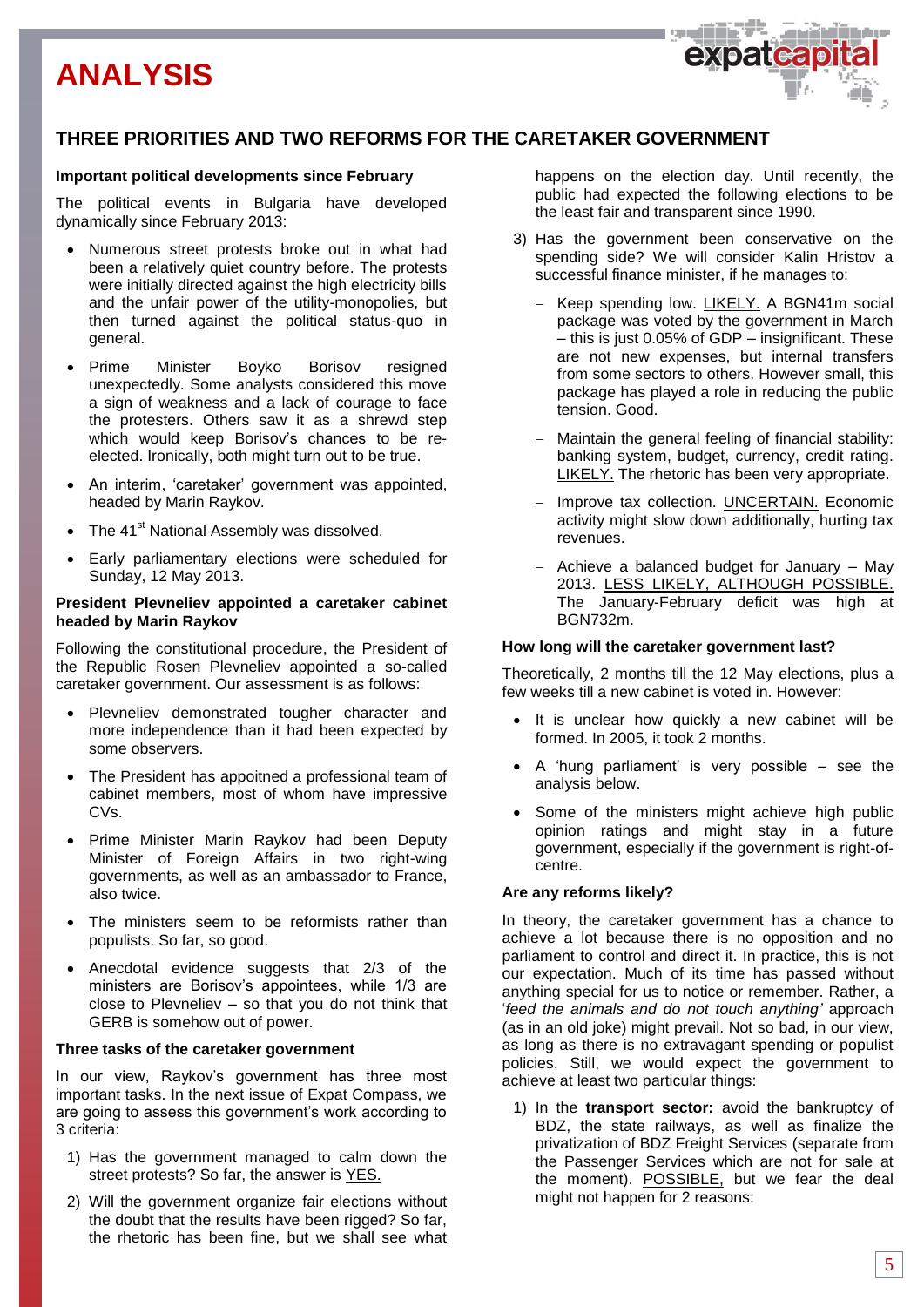

- there might be no bids by 29 April 2013 (the deadline has been put off again – to 10 June 2013, so that the caretaker government does not need to take responsibility), or
- the government might lack the courage to disregard certain populist demands to stop the deal (deja-vu)
- 2) Urgently improve the very difficult situation in the **energy sector:**
	- Explain persuasively to the public whether the December-January bills were massively overstated or not – after all, this is why the government fell. UNLIKELY. We do not see any steps in this direction.
	- Resume exports of electricity (the latest structure of the transmission fees has made exports uncompetitive). UNLIKELY. We do not see any steps in this direction.
	- Improve the situation of the investors in renewable energy, most of whom are facing financial difficulties after the change of course of government policy in 2012. UNLIKELY. The intentions are rather the opposite.
- Successfully refinance the state-owned companies in the energy sector. Some large loans are due soon. LIKELY.
- 3) We would allow ourselves a third idea: **to clean up the mess at Sofia Airport.** The steps we have in mind would take very little time and almost no money to achieve. Some examples:
	- $-$  The airport is dirty and untidy
	- The walls are bare not enough advertisements or nice pictures
	- Many signs are printed on A4 paper and sound rude to foreigners…
	- The to-do list is longer. We can provide it, should anyone listen.

The list of urgent tasks in all sectors can go on. But as you can see, it is our view that such steps might be too ambitious for a caretaker government. We would be happy to be proved wrong here, but this is also UNLIKELY. ©

*Note: In this article, we have used the official transliteration rules when writing the names of politicians. In other sources, other Latin spellings might be observed.*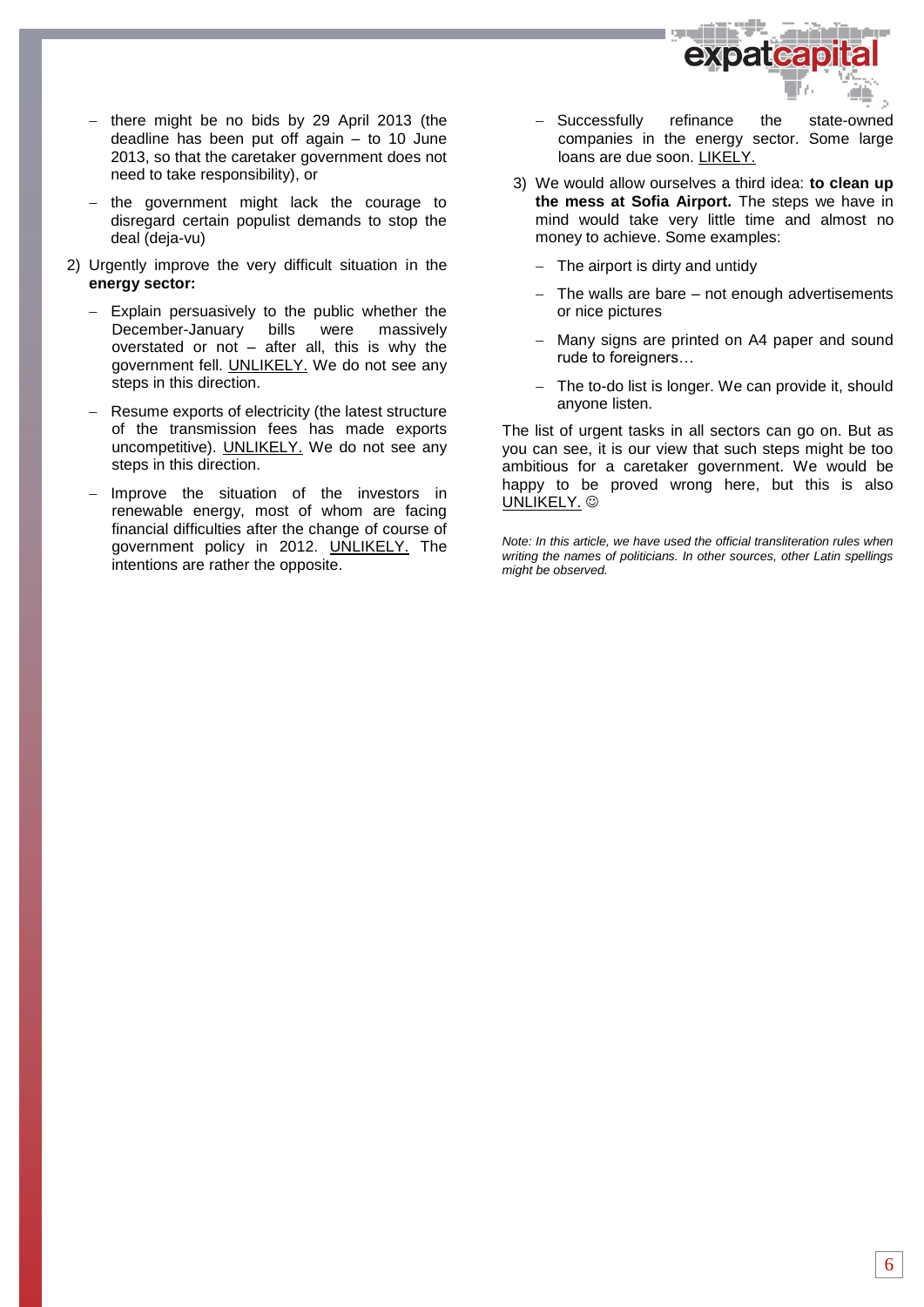# **ANALYSIS**



### **PRE-ELECTION POLITICAL COMPASS – PARLIAMENTARY ELECTIONS ON 12 MAY 2013. TWO SCENARIOS FOR THE NEXT COALITION**

#### **Expat Compass has been politically impartial**

Due to the fact that the managing partners of Expat Capital and the authors of Expat Compass had been PEPs *(using private banking language, Politically Exposed Persons),* in the first 12 issues of our economic bulletin we have tried to be as impartial and politically neutral as possible. We have followed several rules:

- Avoid mentioning names of political parties
- Avoid mentioning names of politicians, especially in the context of belonging to a certain party
- Although we have supported reformist policies, we have avoided expressing concrete political preferences

Our goal has been to provide independent economic research and comments on the general economic policy in Bulgaria, with special attention to the health of the currency board. True, the c. 20 Bulgarian external 'guest analysts' have been almost exclusively from the reformist (right-of-centre) camp, while the c. 10 foreigners have represented a wider political and economic spectrum.

#### **We will temporarily soften these rules**

While we will continue refraining from expressing concrete political preferences, we will try to comment the expected election results and to predict the composition of the future government. Needless to say, the next cabinet's policies will be directly related to the financial stability of the country and the health of the currency board.

#### **How many parties are likely to enter the parliament?**

As of today, we expect a parliament with 5 parties, 2 larger and 3 smaller, with the following ranking:

- 1) GERB = Citizens for European Development of Bulgaria – the previous ruling party headed by the previous prime minister Boyko Borisov (2009 – Feb 2013); member of the EPP; in theory center-right, but also populist
- 2) BSP = Bulgarian Socialist Party headed by the previous prime minister (2005 – 2009) Sergey Stanishev who is also President of PES, the Party of European Socialists
- 3) DPS = Movement for Rights and Freedoms the Turkish ethnic party, member of ELDR (liberals). Its new leader is Lyutvi Mestan
- 4) Ataka = Attack an anti-European and anti-minority party, led by Volen Siderov
- 5) Bulgaria of the Citizens a right-wing new party headed by Meglena Kuneva, former European Commissioner and 2011 presidential candidate. In the table below, we will use the name Kuneva for simplicity.

It is theoretically possible that other parties might surprisingly pass the 4% threshold, but as of today, we think none of them will even be close.

As none of the parties is expected to win by a large margin, a 'hung parliament' is a very likely outcome – where it will be very difficult to form any government. That is why, we will express our views about the compatibility of these 5 parties.

#### **Potential coalitions and combinations**

#### **Table 1. Compatibility among the parties**

|                                  | <b>GERB</b> | <b>BSP</b> | <b>DPS</b> | Ataka  | Kuneva |
|----------------------------------|-------------|------------|------------|--------|--------|
| <b>GERB</b>                      |             | No         | No/Yes     | No/Yes | Yes    |
| <b>BSP</b>                       | No          |            | Yes        | No/Yes | No/Yes |
| <b>DPS</b>                       | No/Yes      | Yes        |            | No     | Yes    |
| <b>Ataka</b>                     | No/Yes      | No/Yes     | No         |        | No     |
| Kuneva                           | Yes         | No/Yes     | Yes        | No     |        |
| Source: Expat Capital assessment |             |            |            |        |        |

Here are our comments about the possible combinations:

- A grand coalition between GERB and BSP is extremely improbable. Having said that, Bulgaria was in the same situation in 2005 when the parties number 1 (BSP), 2 (NDSV – King Simeon's party), and 3 (DPS) formed a joint government in order to bring the country into the EU.
- Bulgaria of the Citizens (Kuneva) will be a desired partner both by GERB and BSP. Ideologically, they are closer to GERB (center-right). Before the elections, they will claim they will not team up with any of the 2 large parties. However, we think that after the elections they will participate in any government, right-wing or left-wing.
- DPS is completely incompatible with Ataka.
- Ataka is not a desired partner for anyone as its standing in Europe is negative. However, Ataka might more or less support any government – silently or not – in which DPS is not present. This is what happened after 2009 when Ataka supported GERB for 1-2 years.
- BSP is compatible with DPS (they were in a 3-party coalition in 2005-2009), but would need Kuneva to form a government for 2 reasons: to achieve a potential parliamentary majority, and to avoid a pure BSP-DPS coalition, which would be more unpopular.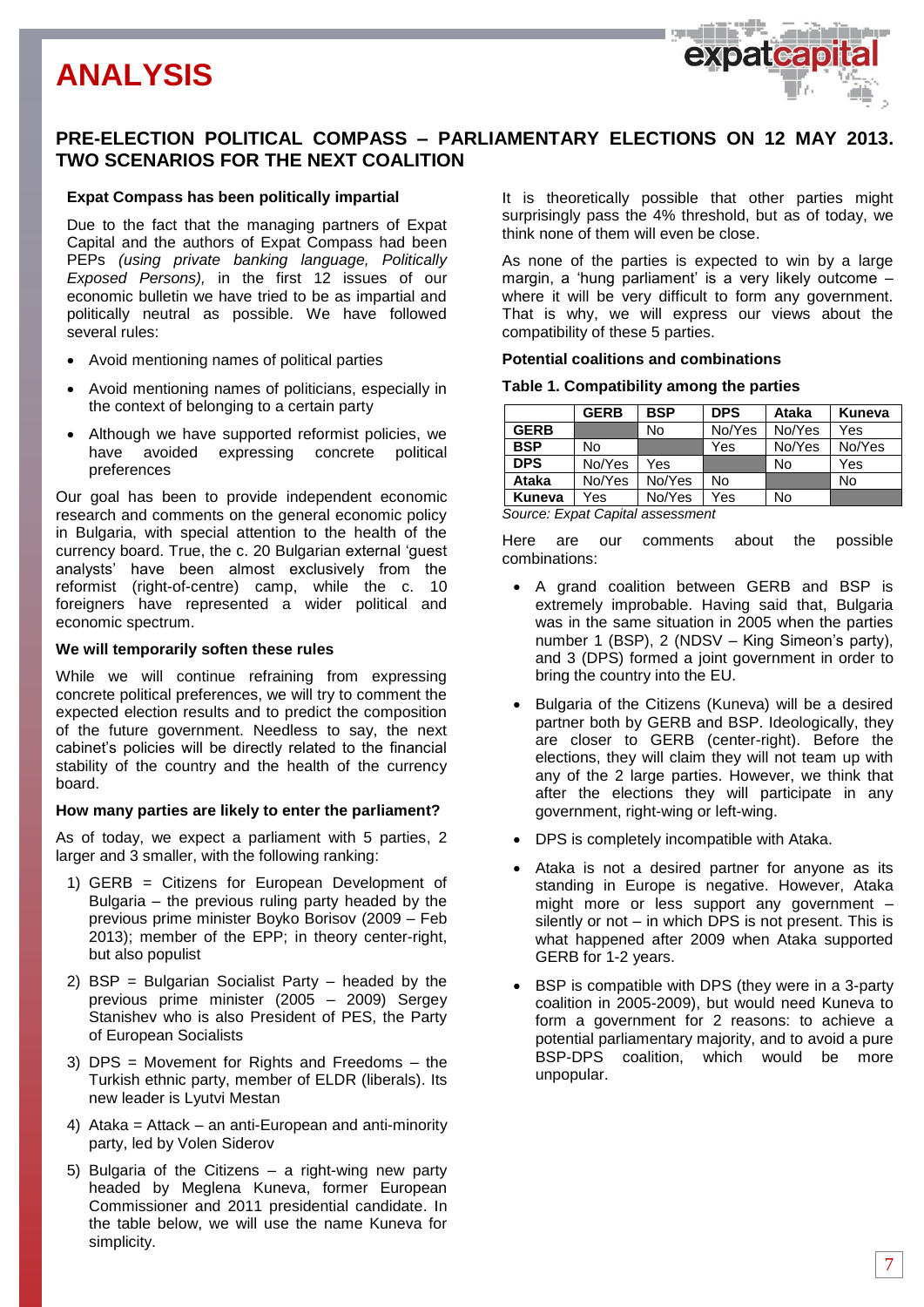

 GERB – DPS? A tough call. Both parties will be passionately denying the possibility of such partnership before the elections. Most observers do not believe such a combination is possible at all because: 1) GERB came to power in 2009 mostly with anti-DPS rhetoric; 2) there have been too many bitter feelings between the 2 parties since 2009. Although today we agree with all this, we would still leave the door open for surprising co-operation between GERB and DPS after the elections.

#### **Our Scenario 1: A government around GERB**

**Chart 1. Our forecast for the next parliament, % of the seats, 240 in total**



While many sociologists try to estimate how many seats the different parties will get, few dare to predict what government will be formed.

- GERB is likely to win more seats than the socialists. Thus, it should get the first opportunity to form a majority.
- If Kuneva (Bulgaria of the Citizens) makes it into the parliament, as we expect, she will be a desired partner for GERB for 2 reasons: a) international considerations – Kuneva's European standing is positive, and b) relative ideological compatibility – both parties are EPP-oriented.
- The key questionable combination is GERB DPS. Compared to Ataka, DPS is a more stable and reliable partner, more acceptable in Europe as well. Really, if GERB does not win a surprising landslide victory as in 2009 (which is not probable at the moment), and if it cannot form a coalition with DPS, it might not be able to form any government.
- In a 4-party parliament without Kuneva (this is not our prediction), the solutions are a GERB – DPS coalition, or a minority GERB government supported by Ataka – something like a remake of 2009.

#### **Our Scenario 2: BSP – DPS – Kuneva**

If the sociologists are not right and BSP wins the elections, a coalition with DPS will be the solution. If Kuneva is also in the parliament, she will definitely be invited to join. Her situation would then resemble that of NDSV in 2005 when it joined exactly such a coalition, and dropped out of the parliament in 2009. Although Kuneva's ideology is not leftist at all, a compromise is possible, if the government is labelled non-leftist. All kinds of adjectives or attributes such as broad, centrist, programme, expert, national salvation… would be used to describe such a government. We generally do not have faith in such attributes, though.

The same combination would be possible if BSP ranks a close second, but GERB cannot form a government.

#### **Other less likely scenarios**

#### **Scenario 3: A "hung" parliament**

Mathematically, there might be a situation with 4 parties where:

- GERB + DPS would have a majority of 121+ MPs but do not want to cooperate
- GERB + Ataka the same
- … or a parliament with 5 parties where:
- Kuneva does not want to join either GERB or BSP

then we would have no government. New parliamentary elections will be scheduled, and the caretaker cabinet will have a longer life. This scenario would be the worst for the economy and the political stability – similar to the situation in Italy in the spring of 2013 (finally, a broad left-right coalition was formed). However, Scenario 3 is not our expectation.

*Note: In this article, we have used the official transliteration rules when writing the names of politicians. In other sources, other Latin spellings might be observed.*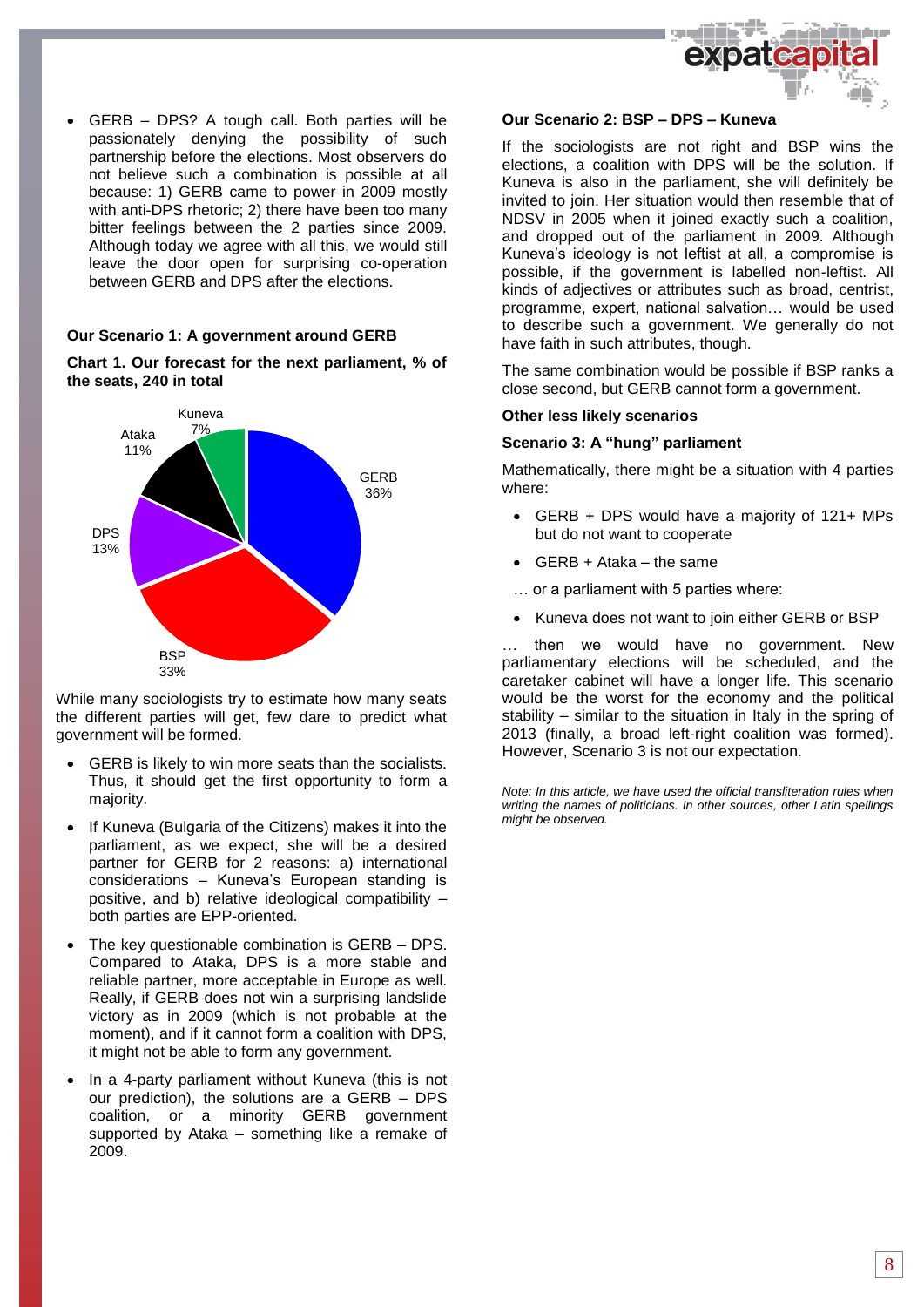# **ANALYSIS**



# **IMPLICATIONS OF THE ELECTION RESULTS FOR THE ECONOMIC POLICY AND THE CURRENCY BOARD**

#### **We expect a bit more populism after the elections, but without going to extremes**

Whoever wins the next elections and whatever government is formed afterwards, we are afraid that the general trend would be towards less reforms and more populist policies. However, we do not expect such policies to endanger the stability of the currency board. In the table below, we have tried to summarize our predictions for certain economic policies depending on who runs the country in the next four years.

#### **Our predictions about the main economic policies of the two major parties**

| No.            | <b>Issue</b>                                             | <b>GERB-Led Government</b>                                                                                                                                                                 | <b>BSP-Led Government</b>                                           | <b>Our Comment</b>                                                                                                                 |
|----------------|----------------------------------------------------------|--------------------------------------------------------------------------------------------------------------------------------------------------------------------------------------------|---------------------------------------------------------------------|------------------------------------------------------------------------------------------------------------------------------------|
| 1              | Currency board                                           | Support $(+)$                                                                                                                                                                              | Support $(+)$                                                       | Support                                                                                                                            |
| $\mathbf{2}$   | Inflation                                                | Low $(+)$                                                                                                                                                                                  | Low $(+)$                                                           | With the currency board, we are not<br>worried about inflation                                                                     |
| 3              | Budget deficit,<br>% of GDP                              | Moderate, larger than in<br>2009-2013 (-)                                                                                                                                                  | Moderate, larger than in<br>2009-2013 (-)                           | We support a balanced budget policy                                                                                                |
| 4              | Public debt                                              | Rising slowly as in 2009-<br>$2013(-)$                                                                                                                                                     | Rising slowly as in 2009-<br>$2013(-)$                              | We favour balanced budgets and falling<br>debt levels, both in nominal terms and as<br>% of GDP (as in 1998-2008)                  |
| 5              | Credit rating                                            | Probably unchanged<br>from the current levels<br>around BBB $(+/-)$                                                                                                                        | Probably unchanged<br>from the current levels<br>around BBB $(+/-)$ | We would prefer policies leading to credit<br>rating upgrades by at least 3 notches<br>(single A) within 4 years                   |
| 6              | <b>Budget</b><br>spending, % of<br><b>GDP</b>            | Moderate, larger than in<br>2009-2013 (-)                                                                                                                                                  | Larger than in 2009-2013<br>$(\cdot)$                               | We would favour lower spending, as in<br>2009-2013                                                                                 |
| $\overline{7}$ | 10% corporate<br>profit tax rate                         | Probably keep (+)                                                                                                                                                                          | Probably keep (+)                                                   | We favour keeping the rate low at 10%                                                                                              |
| 8              | <b>Flat 10%</b><br>personal<br>income tax                | Probably keep (+)                                                                                                                                                                          | Very likely to abolish it<br>and introduce a<br>progressive tax (-) | We favour the flat tax of 10%                                                                                                      |
| 9              | Non-taxable<br>income<br>minimum                         | Probably keep the<br>current situation without<br>a minimum                                                                                                                                | Likely to introduce a non-<br>taxable income minimum                | We are neutral on this issue as we believe<br>this is less important than keeping the<br>maximum rate at 10%                       |
| 10             | Social security<br>contributions                         | Probably keep (+)                                                                                                                                                                          | Likely to increase<br>them $(-)$                                    | We favour (the current) lower rates of<br>social security contributions combined with<br>better tax collection                     |
| 11             | Privatization                                            | Very slow progress, as in<br>2009-2013 (-)                                                                                                                                                 | Likely to stop the whole<br>privatization (-)                       | We favour the fast privatization of the<br>energy sector and anything else left in the<br>hands of the state, incl. hospitals      |
| 12             | Concessions                                              | Very slow progress, as in<br>2009-2013 (-)                                                                                                                                                 | Likely to forget about<br>concessions (-)                           | We favour concession deals for all ports,<br>airports, water utilities; as well as for<br>selected highways and railway facilities |
| 13             | Nationalization<br>of already<br>privatized<br>utilities | Unlikely (+). Having said<br>that, the only 2<br>nationalizations since<br>1989 have happened in<br>2009-2013 (the stock<br>exchange, and a small<br>part of the private<br>pension funds) | Unlikely (+) despite some<br>limited pre-election<br>rhetoric       | We strongly disapprove any mentioning of<br>the word 'nationalization'                                                             |
| 14             | Pension reform<br>(e.g. retirement<br>age increases)     | Mild progress, as in<br>$2009 - 2013 (+/-)$                                                                                                                                                | Stop all reforms (-)                                                | We support bolder and faster reforms:<br>enhanced role of the private funds; raising<br>the average retirement age                 |
| 15             | Pension<br>spending                                      | Moderate, higher than in<br>2009-2013 (+/-)                                                                                                                                                | Larger increases (-)                                                | Sorry, we favour lower pension spending<br>as % of GDP                                                                             |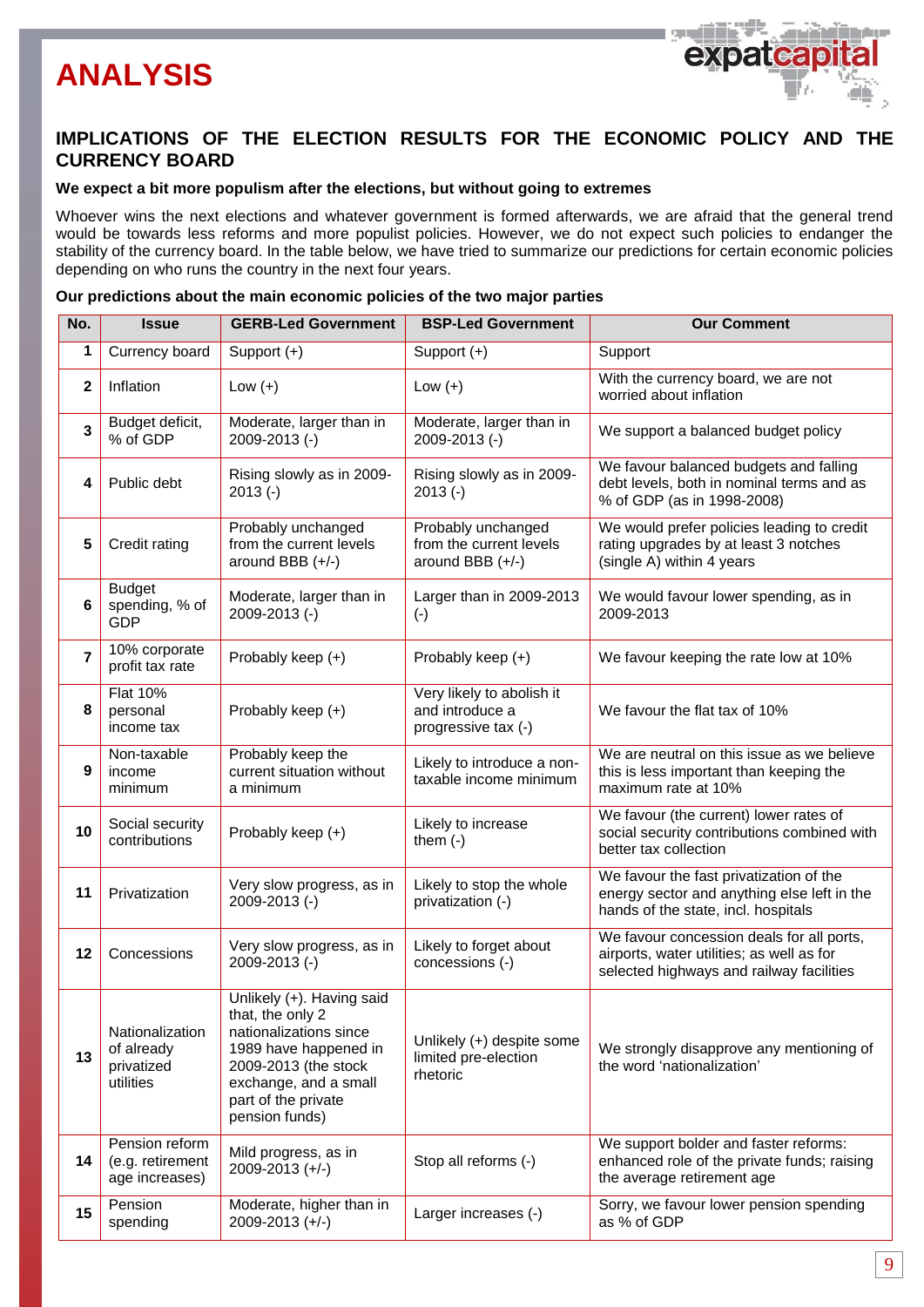|            |                                                                                                                                                                                                  |                                                                                                                                                                                                                              | Ultr.                                                                                                                                                                                                                                        |
|------------|--------------------------------------------------------------------------------------------------------------------------------------------------------------------------------------------------|------------------------------------------------------------------------------------------------------------------------------------------------------------------------------------------------------------------------------|----------------------------------------------------------------------------------------------------------------------------------------------------------------------------------------------------------------------------------------------|
|            | <b>GERB-Led Government</b>                                                                                                                                                                       | <b>BSP-Led Government</b>                                                                                                                                                                                                    | <b>Our Comment</b>                                                                                                                                                                                                                           |
| Conclusion | We believe a second<br>mandate of GERB will<br>resemble the first one:<br>broadly reformist rhetoric<br>but little implementation.<br>More populism, but no<br>danger for the currency<br>board. | We believe a BSP-led<br>government will be<br>moderate in its economic<br>policies - neither<br>reformist nor blatantly<br>populist. Similar to 2005-<br>2009 - which would be<br>good. No danger for the<br>currency board. | Our reform agenda would be more<br>ambitious than any of the parties'<br>intentions. While we are not very optimistic<br>about the general direction the country will<br>take, we are not worried about the currency<br>board at this stage. |

#### **BSP's candidate for Prime Minister – Plamen Oresharski**

Before the start of the election campaign, surprisingly to us, BSP announced that its prime ministerial candidate would not be Sergey Stanishev but Plamen Oresharski. A few words about both of them.

**Sergey Stanishev** has been party chairman since the former chairman Georgi Parvanov became president in late 2001. Stanishev was the first socialist prime minister since 1989 to serve a whole 4-year term (2005-2009). On 29 September 2012, he was elected President of PES, the Party of European Socialists – the first East European to receive such recognition in any of the European political families. Broadly, the socialist leader is perceived as intelligent, tolerant, and pro-European. Normally, one would expect a party leader to use this international leverage in order to run for prime minister in his home country for a second time. However, Stanishev himself decided to bring Oresharski to the fore and announce him as BSP's prime ministerial candidate.

As a consequence of the winter street protests, all political parties' rhetoric shifted towards populism. BSP even started losing votes to the extreme left represented by Ataka. This shift started scaring some of the centrist voters away from the socialists. BSP did not manage to catch up with GERB's ratings, according to all public opinion polls. Thus, Stanishev saw little chance of winning outright, and decided to promote Oresharski instead.

**Plamen Oresharski** is a well-known right-wing economist and finance professor. He served as deputy minister of finance under Kostov (1997-2001) and was a successful finance minister under Stanishev (2005- 2009). During the latter period, he followed prudent fiscal policies characterized by:

- Large fiscal surpluses of >3% of GDP per year
- Strong reduction of public debt
- Keeping the lowest direct taxes in Europe
- Strong tax collection
- Large fiscal and foreign exchange reserves

All these are policies that we strongly favour. There is always a danger that they might be reversed by a future socialist government. Oresharski's critics from the right would agree with all these achievements but would add 2 factors which facilitated his success story:

- The global economic boom which ended around 2008
- The fact that exactly these policies were promoted not by the socialists but by their coalition partners, NDSV and DPS

Either way, Oresharski obviously has the support of Stanishev, and is respected by all economic observers, mostly from the right.

Oresharski's appointment as a prime ministerial candidate has appeased people like us as any extravagant populist policies are now less likely with a BSP-led government. Ironically, a second GERB government might now be more populist – Viktor Orbán style (Hungary).

#### **GERB's pre-election rhetoric sounds reformist**

They say the usual things an EPP-member (European People's Party) would say – low taxes, prudent economic policies, some privatization. Whether they would actually deliver on these statements has to be seen.

#### **Have we been impartial, after all?**

We hope we have made some comments and predictions without taking sides.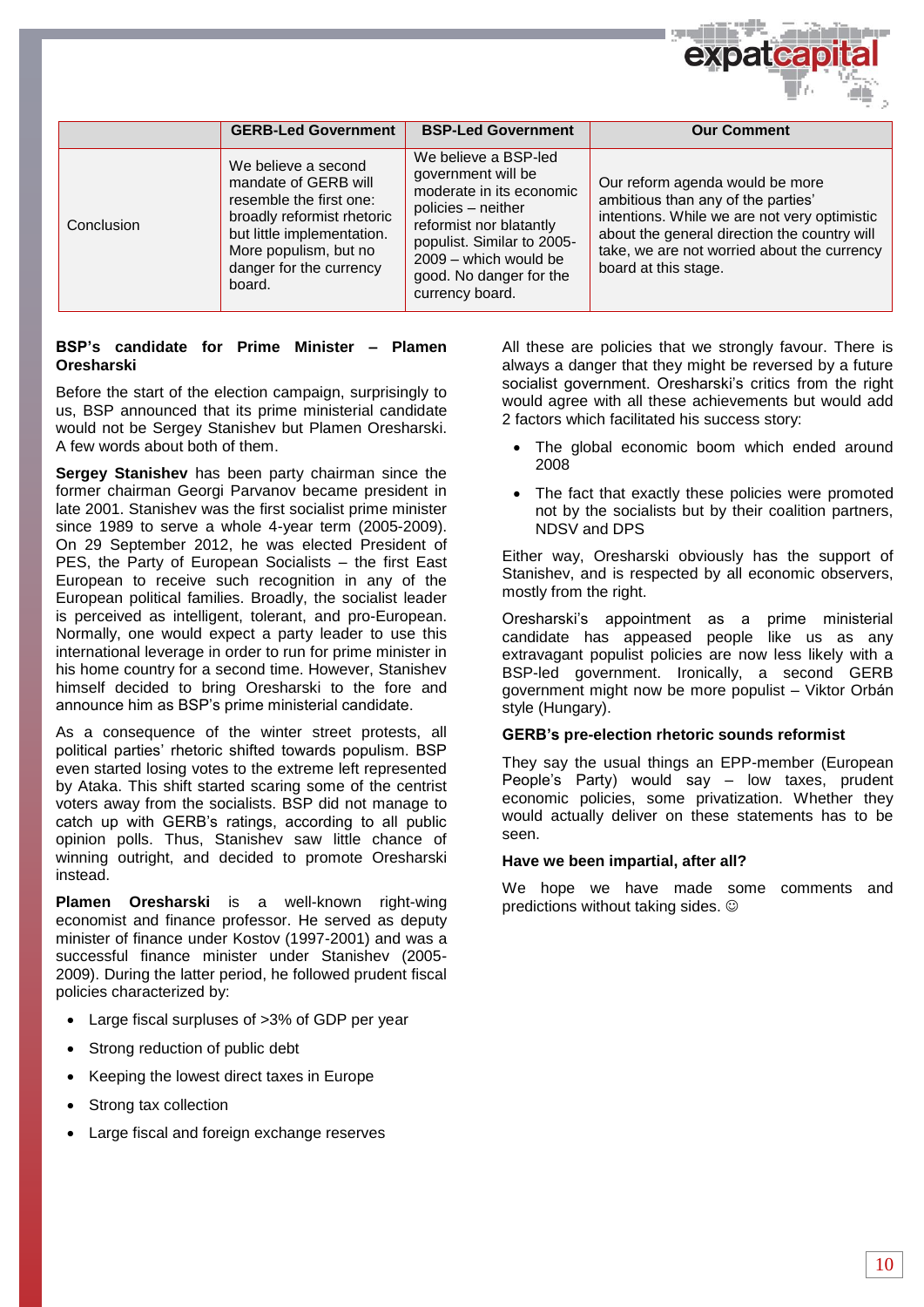# **GUEST COMMENT**



### **EMOTIONS MAY CAUSE A LOT OF TROUBLE** BISSER MANOLOV

*Bisser Manolov is a financial consultant. He was Chairman of the Management Board of the Bulgarian Deposit Insurance Fund for two mandates and is now a Board Member. He has been working in the banking sector since 1990. Mr. Manolov was one of the founders of the Bulgarian Dealers' Association and its President in 1998-2002. He is a Member of the Executive Council of the International Association of Deposit Insurers. Bisser Manolov holds a Master's degree in Economics from the University of National and World Economy, Sofia.*



*The article was published in the author's blog – [www.bissermanolov.com](http://www.bissermanolov.com/)*

Interesting times we live in. Public anger flooded the streets as a deep river. Politicians are in a shock, everyone talks about everything – this is democracy. The 'street' dictates the terms. One thing has to be understood – the 'street' is always right. In the investments field, we have a very popular sentence: 'There is no 'wrong' market, there is only a wrong decision.' If we paraphrase these words in the light of the current events, they would probably sound like this: 'In terms of political governance of the country, every decision is wrong if it fails the test of the street.' The political, social and economic systems are in a total imbalance. For the past four years, the country has been governed in a wrong way. You do not believe it? Look out of the window and see what is happening in the street. Are you interested?

A poisonous cocktail is being stirred in our society – that of people's anger heavily sweetened with political populism. The street feels cheated because of the high electricity bills and has the absolute right to demand retribution. Confused politicians immediately flooded the TV channels. The street asked not to pay the electricity bills, and politicians added the idea of nationalization of electricity distribution companies. The proclamation for pension and minimum wage increases became a favorite refrain of the nationalist and left-oriented parties. If the 'street' asked for doubling the minimum wage and pensions, the latter parties would immediately start talking about tripling and quadrupling the numbers. We are witnessing a total imbalance. Emotion dominates, and this is the most appropriate time to do the greatest damage.

Logically, 'wise' economists appear and started presenting their 'scientifically justified' theories about the abolishment of the currency board. This is not only irresponsible, but mildly criminal at the moment. Do these 'experts' know that over 85% of the total loans in the banking system are euro-denominated? Are these gentlemen aware of the fact that the total indebtedness of the country exceeds 95% of GDP now? Bluntly said, speaking on such 'socially important' topics is extremely dangerous at this very moment. The currency board was adopted by law. Formally, it could be canceled only by a law, but that is not the problem. The currency board is a form of public control over the financial situation of the country, which does not depend on political attitudes, populism, and imprudent fiscal policy. Is this not exactly what the 'street' wants – control? In the simplified form of the currency board, foreign exchange reserves should cover 100% of the notes and coins in circulation.

In Bulgaria, we have a 'firm type' currency board where foreign exchange reserves cover not only coins and notes in circulation but also the minimum reserve requirements of the commercial banks, the fiscal reserves, the assets of stateowned companies at the Bulgarian National Bank (BNB). At present banknotes and coins in circulation are just under BGN9bn. Everyone knows that if they have two levs in their pocket, there should be more than one euro as collateral with the BNB, and the deposit of the Central Bank's Banking Directorate. I would like to emphasize that this is a real guarantee. The latter, however, is not granted but a matter of financial regulation. Now, answer the question: What if these experts implement their idea for the removal of the currency board? I will tell you – our poverty now will look like a fairytale.

It is extremely dangerous and irresponsible to fool around with the currency board. The currency board is very well secured. Of course, people in the street actively repeat that 'someone was going to pull it down'. I want to make a clarification as a man with nearly 25 years of experience in financial markets. Technically, such a development of the current situation is not possible, and I will explain why. In Bulgaria, we have a closed money market. This means that trading BGN is executed only between local players or, more precisely, between financial institutions which are regulated by local regulatory authorities. Hypothetically, if that 'someone' wants to pull the currency board down, he would have to borrow a huge amount of free BGN to start buying EUR from BNB. I want to emphasize that we are not talking about hundreds of millions but about billions of levs. I responsibly declare that this is absolutely impossible. No commercial bank in Bulgaria has such physical resources and is ready to provide them to 'this' someone. Moreover, no local financial player is interested in such a development of the situation.

BNB's reserves are about BGN27bn. Any attempt for panic implanting of the thesis about the 'fall' of the currency board is purely speculative. However, politicians should be very careful. It is really 'sweet' to talk about 'large expenditures' and unreasonable personal income increases. Every politician wants that. Every politician wants to increase pensions. The last is very important regarding the victory in the elections. I deeply believe that the society will regain its common sense. Keep the balance in every sense. One country is genuine when a political crisis does not transform into financial chaos. We have succeeded so far. I have nothing against civil quotas. Every political decision has to be explained as much as necessary. The topic about the currency board is of extreme importance for the financial stability. The public debate on it should not be whether to remove it or not but how to keep it until entering the Eurozone. I am a firm supporter of Bulgaria's entering the Eurozone as soon as possible. However, this is not realistic for now.

Interesting times we live in…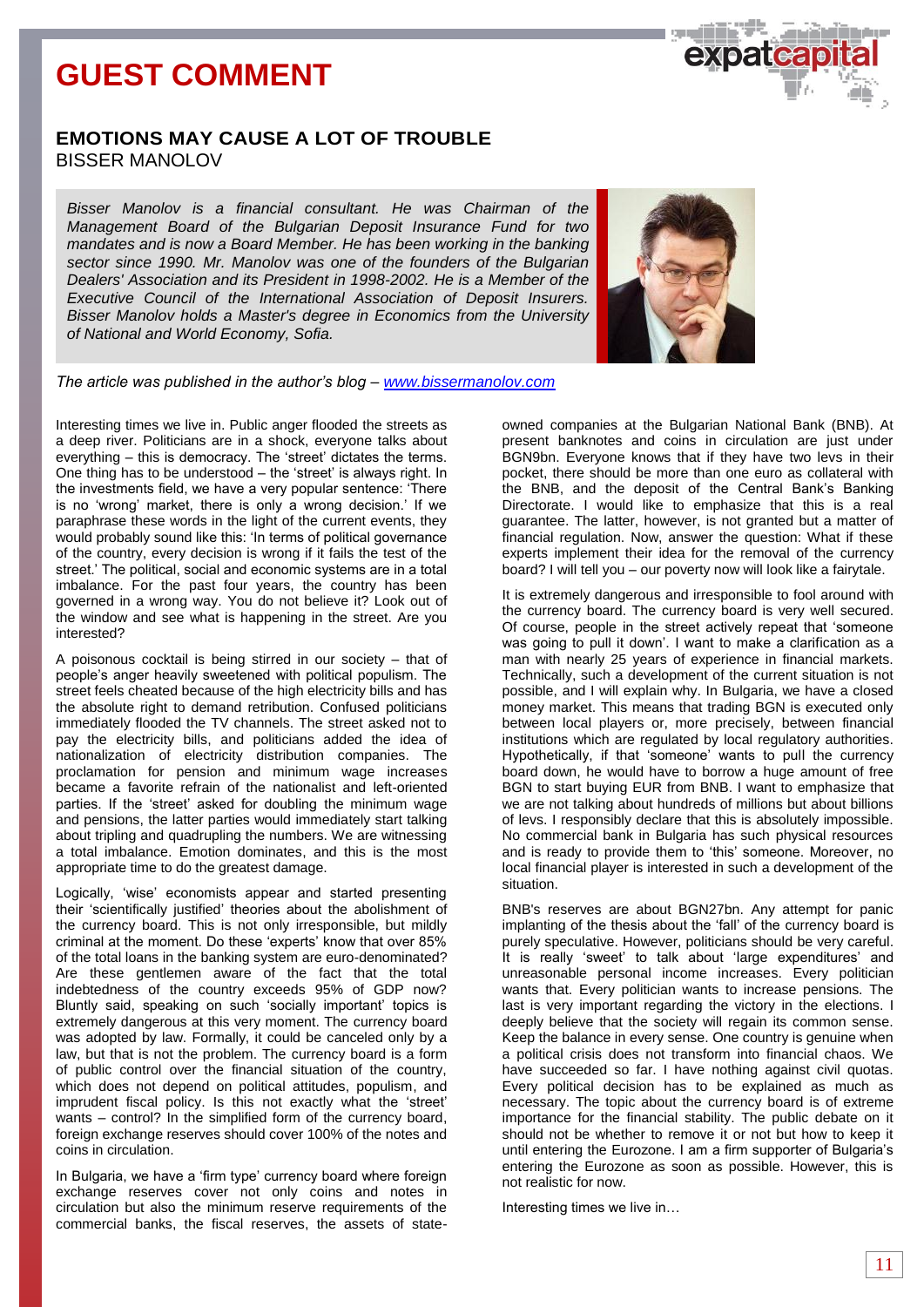# **GUEST COMMENT**

## **ANALYSIS OF THE LUXURY REAL ESTATE MARKET IN BULGARIA** VESELA ILIEVA

*Vesela Ilieva has 15 years of experience in the real estate sector, four of which in a senior management position at AG Capital. For the past 7 years, she has headed Unique Estates – a company for luxury properties.*

*She holds an MA in corporate real estate, finance, and strategy from the City University London, and a Master's degree in marketing and advertising, and a Bachelor's degree in economics and management of massmedia from the University of National and World Economy – Sofia. Vesela Ilieva is a certified residential specialist in the National Real Property Association of Bulgaria and a member of the RICS.*

A 17% growth was registered in the luxury property market in 2012. The rise of the deal activity is a fact despite the slowdown of economic growth in the country. The prices marked stabilization, and the number of the concluded deals actively grew in the second half of the year – moreover, with a shortening of the period for accomplishment of a sale. The most expensive deal accomplished by Unique Estates in 2012 was for a house at the foot of the Vitosha Mountain for a total amount of above EUR1,000,000. The highest price for an apartment was again above EUR1,000,000, and the luxury property is located in the southern part of Sofia city.

The most demanded luxury properties in 2012 were aristocratic homes in old central buildings in Sofia that need renovation. The next most common demand was for modern houses, mainly in Boyana, with a yard of at least 1,000 sq.m. Younger buyers were interested in penthouse apartments with panoramic views.

The market activity in 2012 was due to the increased demand – potential buyers were mostly entrepreneurs or managers in big international companies. In 2012, the inflow of fresh capital was accelerated, and the presence of international companies in the country was expanded. Despite the Eurozone crisis, Bulgarian exports are still growing by 3% per year, and household consumption has increased by BGN3bn for the last 12 months. The higher profits of companies selling both in the foreign and domestic markets allowed the income of the managing staff to grow with double-digit rates. As a result, in 2012 the financial riches of the wealthy households reached new record levels. The total amount of deposits above EUR100,000 surpassed BGN3.8bn. A part of the savings the households accumulated as a buffer during the crisis is targeted at luxury properties which are an effective way to preserve the purchasing power of savings in terms of lower interest rates and higher inflation globally.

Luxury properties are still a niche segment – no more than 10% of the total housing market, but their importance has been permanently increasing in the last years. The price of most luxury apartments starts from EUR250,000, while a house in the highest segment costs at least EUR700,000. The prices of luxury homes are usually in the range of EUR1,500-1,650 per sq.m, but in some cases they reach even EUR2,500 per sq.m. Currently, luxury properties in the country are more



accessible to potential buyers with stable income and accumulated savings. Properties became cheaper by 30-40% in 2008-2011, and the prices of prestigious homes in Sofia are among the lowest in Central and Eastern Europe.

#### **Chart 2. Dynamics of the prices of luxury properties in Europe**



*Red – lower prices; Blue – growth, White – stabilization*

Luxury homes rents range between EUR5 and EUR7 per sq.m and reach EUR12 per sq.m for the highest quality properties. The average rent for an apartment marked a slight increase – EUR6 per sq.m in 2011 to EUR6.5 per sq.m currently, the levels for houses remain stable – about EUR5 per sq.m.



#### **Chart 3. Average annual income from rental of luxury property**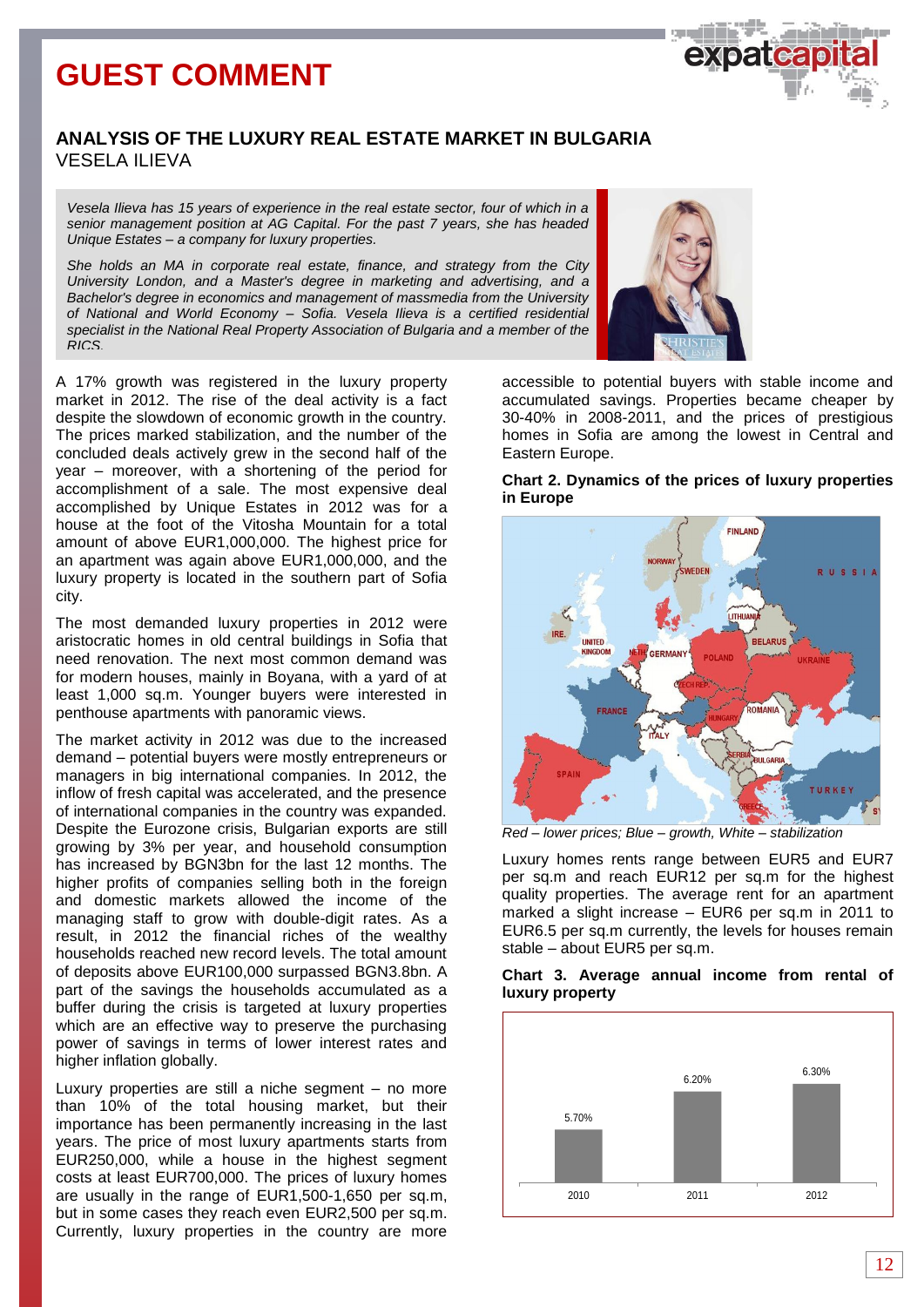

#### **The luxury property market in 2013**

- The inflow of foreign capital began to revive in 2012, and this trend will continue in 2013 too. The entry of fresh capital is of exceptional importance to the business growth and hence to the demand for luxury properties.
- The presence of foreign companies in the Bulgarian market will continue to expand, which means greater demand for luxury property rentals or purchases by expatriates.
- Compared to similar homes in other countries in Central and Eastern Europe, Bulgarian luxury properties seem undervalued, which is a prerequisite for attracting the interest of foreigners seeking more lucrative investment alternatives in terms of zero interest rates in a global scale.
- The return on an investment in luxury real estate (about 6% annually) exceeds the average interest rate on bank deposits and is among the highest in Europe. The new tax on deposit interest rates reduces further the real return on bank deposits in 2013. As a result, the majority of the passively managed household wealth, until now kept in banks or in cash, will be directed to luxury real estate and other real assets.
- The period for accomplishment of sales will continue falling, and the liquidity of luxury properties will improve.
- The prices of luxury properties will probably mark a slight increase in 2013, and the concluded sales will increase compared to the current levels.



**Luxury Properties** 

*Unique Estates was established in 2006 as a company focused on working with special clients and luxury properties. The company is part of the largest real estate holding in Bulgaria – AG Capital. With its experience and the knowledge gained during the partnership with Christie's Great Estates – the largest international network of brokers in the world, specialized in marketing and luxury property sales – Unique Estates is able to offer luxury properties in Bulgaria and around the world, personal attention, high quality service that meets international standards.* 

*For more information: www.ues.bg; 17 Patriarh Evtimiy Blvd, 1142 Sofia tel.: +359 2 819 2020; e-mail[: office@ues.bg](mailto:office@ues.bg)*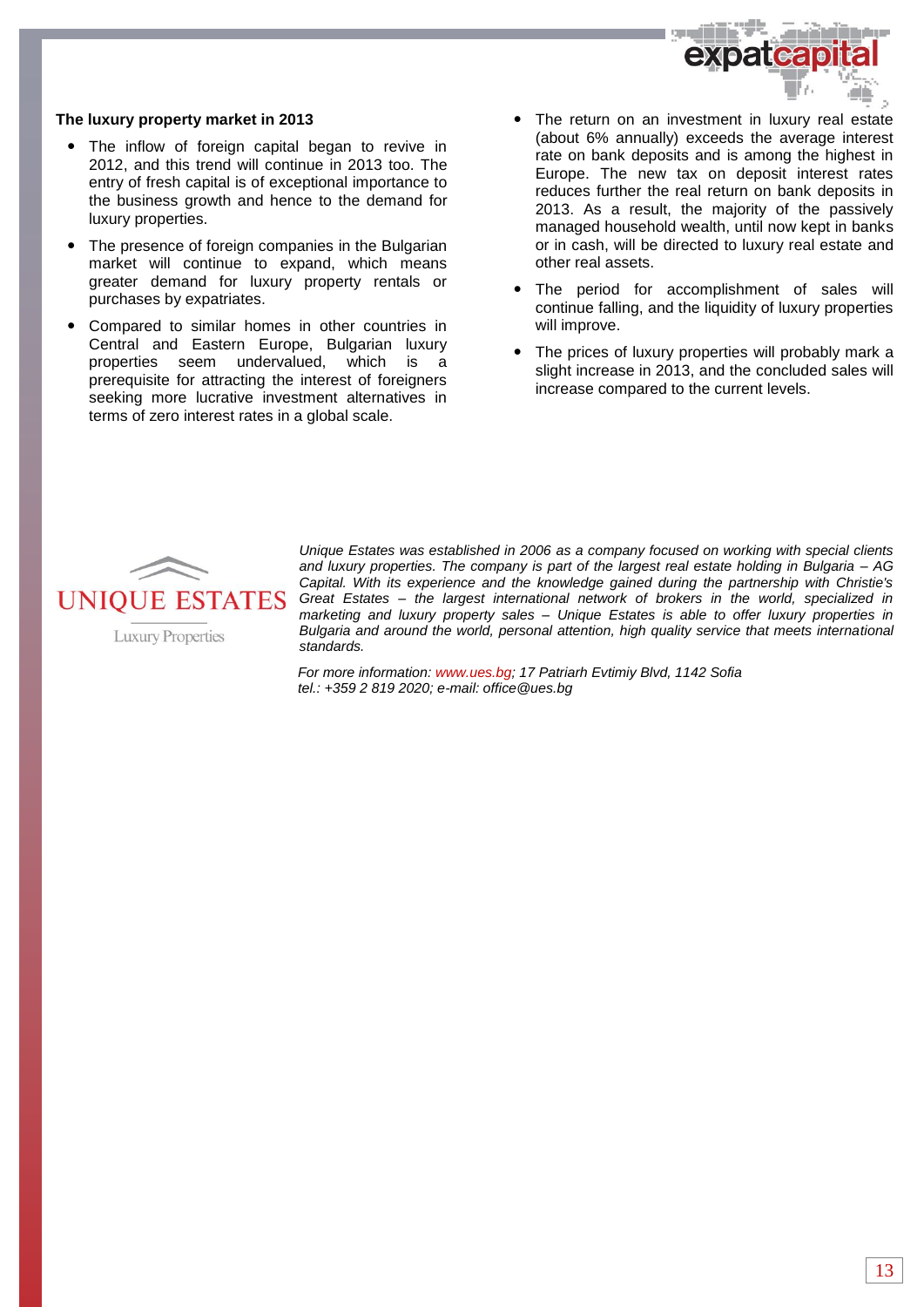# **GUEST COMMENT**



### **THE PERILS OF PROTECTIONISM** HONG KONG TRADER

*www.hktdc.com*

With the world economy unlikely to turn around anytime soon, the tide of protectionism is expected to prevail in the medium term. That's despite the unusually restrained approach to trade restrictions since the onset of the 2008 global financial crisis. It won't be just in the United States and the European Union, however, that traders can expect punitive measures. Emerging markets, including Brazil and Argentina, are posing protectionist threats to Hong Kong exporters.

Protectionism, which embraces a wide array of tools and practices to restrict trade, has a long history. It tends to arise in times of economic crisis, with an array of tariffs and non-tariff barriers. But protectionism always damages the industries and people that governments seek to help, hurting the well-being of both importing and exporting economies.

#### **Remembering the Depression**

The Great Depression serves as a vivid example. It was the longest and deepest global economic downturn of the last century, triggered by the US stock market crash in October 1929. While the underlying causes of the Great Depression were multifold, trade protectionism legislation, in addition to faulty fiscal and monetary policies, played a significant role in making a bad situation worse. In June 1930, the US enacted the Smoot-Hawley Tariff Act to protect local industries, raising import tariffs on more than 20,000 items to record levels. Even today, there is no consensus on the extent of protection that the Smoot-Hawley Tariff Act afforded to US industries. But the act contributed negatively to combatting the global economic downturn.

Higher US tariffs sparked retaliation, pushing the world into the Great Depression. In the lead-up to the Smoot-Hawley Tariff Act, it was Canada, the US' largest trading partner, which substantially raised the import tariffs on products that constituted the bulk of its US exports. Europe followed suit. Consequently, such policies led to a slump in world trade. Between 1929 and 1932, US imports from Europe fell by more than 70%, while US exports to Europe declined by nearly two-thirds. It was a harbinger of trade destruction.

In the wake of the Smoot-Hawley Tariff Act, the world made great efforts after the Second World War to prevent a repeat. The guiding principles in international trade has been that tariffs and other trade barriers should be lowered, primarily through multilateral agreements under the umbrella of the General Agreement on Tariffs and Trade and the World Trade Organization (WTO). Trade barriers have duly been greatly reduced in successive rounds of multilateral trade liberalisation, and international trade has expanded rapidly to benefit exporters, producers and consumers.

#### **Protectionism Amid Financial Crisis**

As if heeding the lessons of the Great Depression, there seems to be no pervasive resort to trade restrictions in the financial crisis of the past few years, leading to a rebound of world growth and international trade. The fallout from the financial crisis remains, however. Following a strong rally in 2010, world growth and trade have slackened markedly since mid-2011. This insipid performance was initially caused by the disastrous earthquake in Japan, then the slower-than-expected recovery in the US and, more seriously, the deepening sovereign debt crisis in Europe.

Against this backdrop, the undercurrent of protectionism has become more apparent recently, fueling trade tensions that could help derail global recovery. According to the WTO, 124 new trade restrictive measures were introduced by G20 members from mid-Oct 2011 to mid-May 2012, affecting some 1.1 per cent of G20 imports, or 0.9% of world imports, compared with 0.6% and 0.5% over the preceding period, respectively.

The accumulation of trade restrictions since October 2008, excluding those that were removed, covered 3.8% of G20 imports, or 2.9% of world imports, as of mid-May 2012. According to the WTO, the most popular restrictive measures have been such trade remedies as antidumping, countervailing and safeguards, tariff increases, import licenses and customs controls. In terms of trade coverage, the most affected products have been optical and other precision instruments, motor vehicles, machinery and mechanical appliances, electrical machinery, iron and steel, and meat.

#### **Failure of Doha Round**

Apart from the renewed downturn of the global economy and trade, the failure of the Doha Round has also played a part in igniting protectionism. The latest round of multilateral trade negotiations, under the auspices of the WTO, started in November 2001, with an objective of further liberalising global trade and lifting living standards worldwide.

It covers trade in industry products, agriculture, services and a number of issues more indirectly related to trade. According to the Peterson Institute for International Economics, the Doha Round could lead to a potential gain in exports of about US\$280bn per annum. Initially scheduled for a conclusion in 2005, the Doha Round has missed several deadlines for reaching a final deal. As many hurdles obstructing the Doha negotiations are political, especially relating to agriculture, prospects remain uncertain. Without a compromise on Doha, the WTO's dominance in the world trading system is diminishing, and more and more bilateral agreements are replacing the multilateral framework. By all indications, the stream of support for free trade is waning.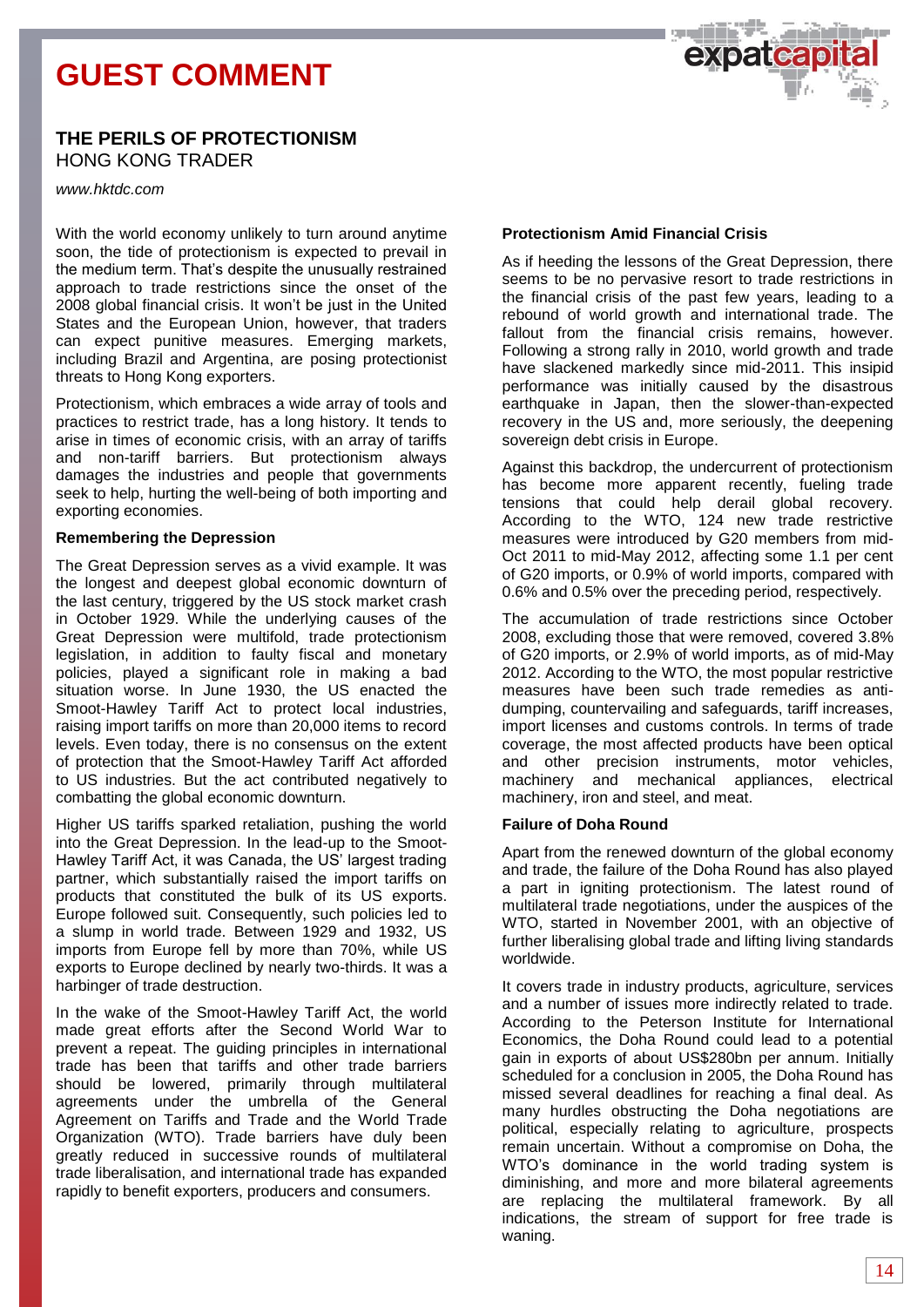

#### **Persistent Protectionism**

The poor outlook of the global economy, plus the murky prospects of further multilateral market liberalization, suggests that threats of protectionism are not expected to subside over the medium term. Premising the rising trend of using anti-dumping and countervailing actions by the EU, the European Commission officially launched an anti-dumping investigation in early September 2012, to determine whether solar panels manufactured in the Chinese mainland are sold in the EU below cost. The case is the EU's highest valued anti-dumping investigation, as it covers imports from the mainland worth EUR21bn, with the EU market accounting for 80% of Chinese solar equipment sales worldwide.

Also in September, the EU's ProSun, the industry association led by Germany's SolarWorld, filed an antisubsidy complaint at the Commission, alleging that Chinese authorities are providing massive and illegal subsidies to Chinese solar manufacturers. To complicate matters, US trade relations with China were politicized in the run-up to the presidential and congressional elections in early November.

Apart from anti-dumping and countervailing actions, the most notable development involving the mainland was the filing by the US, in mid-September, of a WTO dispute settlement case against certain export subsidies provided by the mainland to the domestic automobile and auto-part industries. China-bashing was an abiding feature of the American political debate, but its intensity usually decreases after presidential and congressional campaigns. Given lingering economic problems, however, protectionist sentiment in the US is unlikely to fade.

#### **Environmental Protection Measures**

The proliferation of health, safety and environmental protection measures is also a cause for concern. The EU will maintain its focus on safeguarding consumers and the environment, exemplified by the continuing enhancement of directives concerning electronic and electrical equipment, chemicals, toys and eco design. In the US, too, consumer and environmental protection is catching up fast, with states addressing a number of issues to fill the gap left by federal legislation.

Another worrying development is the escalation of protectionism in some emerging markets, such as Brazil and Argentina. Anti-dumping actions aside, safeguard measures, in tandem with import tariff increases and a number of non-tariff barriers, have been commonly taken by emerging countries to protect domestic producers.

In some cases, trade barriers appear in the form of procedural requirements to hinder import clearance, making market access more difficult as uncertainties facing traders increase, and as the risks and costs of doing business rise. The use of safety and environmental protection measures, like their counterparts in the developed world, is also on the rise in emerging markets.

#### *Survival Tips for Exporters*

*Hong Kong, which relies heavily on the Chinese mainland as its production hinterland, is highly vulnerable to trade protectionism. To lessen the adverse impact of protectionist measures, Hong Kong exporters and manufacturers should take heed of trade and regulatory developments in overseas markets, covering not only traditional markets such as the US and the EU, but also emerging markets, which are also raising barriers to international trade.*

*To plan ahead, they should identify and monitor the possible sectors most likely subject to protectionist action. Protectionist measures will target the hot items that hit the mass markets. To avoid being overexposed to the low-to-medium-end of the market, it's advisable for Hong Kong suppliers to actively identify market niches higher up the scale.*

*While keeping an unbiased focus on creating more value for their products, Hong Kong traders have to work consistently on product differentiation, upgrading quality, image and style. If anti-dumping or countervailing proceedings have been initiated, exporters should participate in the investigations to reduce the adverse effect of the allegations.*

*At an industry level, companies should join forces, possibly through coordinating with trade associations, to mount well-organized, speedy responses to any allegations. Individual companies should respond to questionnaires during investigations and provide the information requested. Otherwise, investigators would base their findings on the best information available to them, which could be particularly disadvantageous to exporters.*

*Similarly, traders or manufacturers not named in proceedings should participate in investigations. Otherwise, anti-dumping or countervailing duties much higher than those imposed on other companies might be applicable. Hong Kong exporters are also advised to maintain a diversified production and sourcing base rather than solely concentrate on the mainland, which is frequently the target of overseas protectionism, due to its size and sustained competitiveness.*

*By operating in a global setting rather than putting all their eggs in one basket, Hong Kong suppliers can ensure that their deliveries to overseas buyers will not be handicapped by any restrictive measures on mainland imports.*

*Given the proliferation of health, safety and environmental-protection measures, Hong Kong exporters should also keep an eagle eye on relevant regulatory developments. Enhancing product design, using the right parts and components, beefing up production, as well as strengthening testing and inspection, are among the crucial tasks to perform.*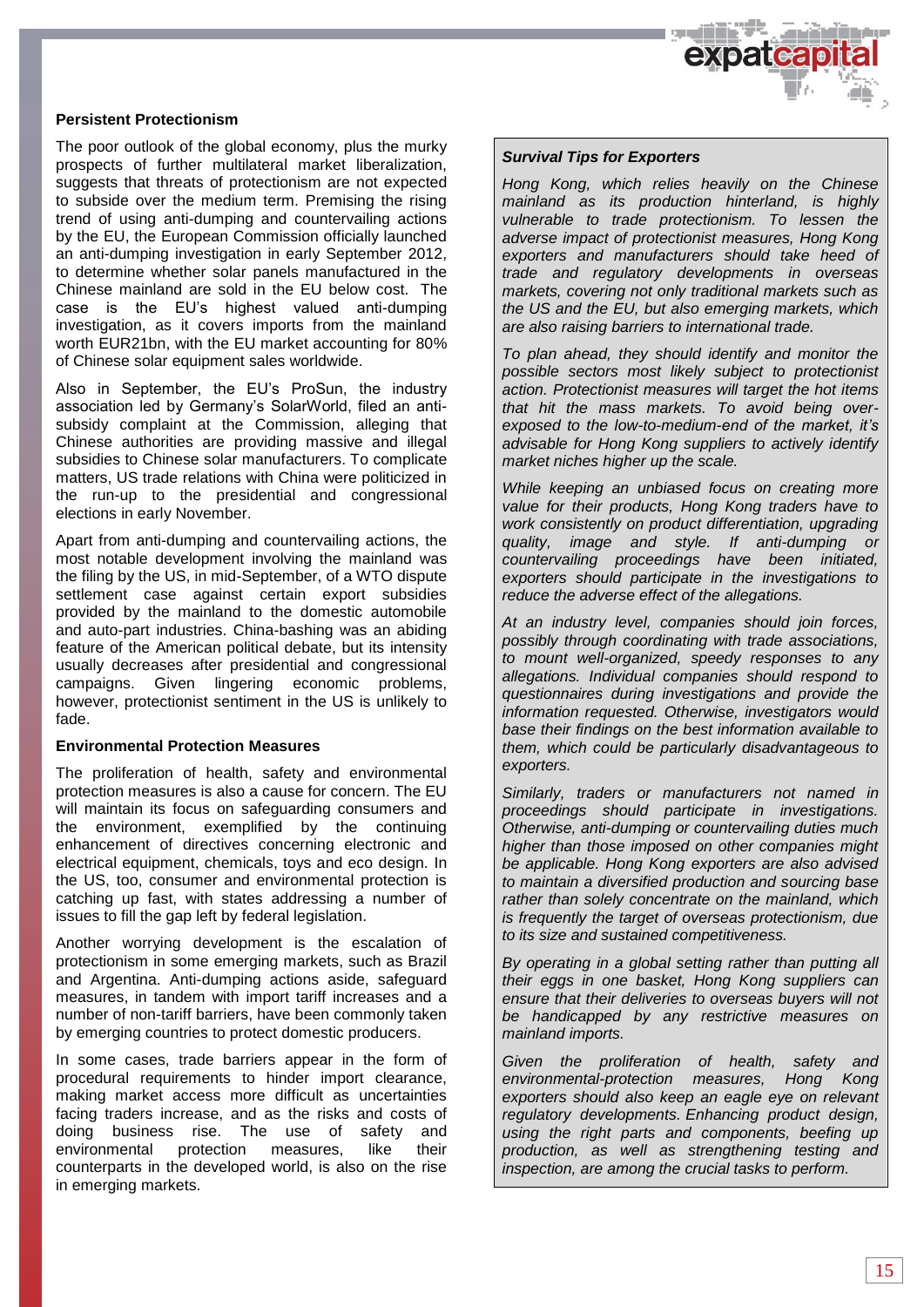# **ARTICLE**

### **THE DETRIMENTAL REGULATION OF CREDIT RATING AGENCIES** NIKOLAY VASSILEV, CFA

#### *Published in Trud Daily*

Bulgaria can be proud of its achievements after 1997 in areas such as direct taxes, public debt, budget deficit, credit rating, and job cuts in the administration. Whenever these topics are discussed within the EU, we should be in the centre of the discussion. Unfortunately, we have not managed to push our ideas through in any of these areas so far. This also relates to the latest proposals of the Internal Market and Services Commissioner for restrictions on credit rating agencies – no one is interested in the opinion of Bulgaria. And yet, we are champions in reducing public debt (1997-2008) and we are among the few countries with credit rating upgrades lately. So we do not have problems with the rating agencies, do we?

#### **What is the EU proposing?**

The propositions are for more 'transparency' in the work of the credit rating agencies (well, the EU will not say that they will tie up their eyes and mouth in order to prohibit them from telling the inconvenient truth – which in reality is their goal):

- Sovereign credit ratings will be assigned on a preliminary schedule only and will be announced only at certain times of the day. For example, if Greece or another country is headed for bankruptcy next week, no bad news should be released because the timing has not been 'scheduled'. Or, the opposite – in December 2012, Standard&Poor's upgraded Greece's rating by as much as 6 notches. Would this be banned as well, or would the ban refer just to the downgrades?
- Ratings should be more 'motivated' and 'profound'. Not bad, but what is the actual purpose? It is to make the job of the rating agencies more difficult. If they assign a negative rating to the next European country (other ratings apart from negative ones are not expected soon), they will be rejected because they are not well 'motivated'.
- Creating rules for switching from one agency to another. In other words, to be able to switch to those agencies which will give 'the right' ratings.
- Prosecuting rating agencies. In case they deprive the US and France of their AAA ratings, which has already happened. Well, under governments' pressure, the court will not use exactly these words regarding the committed 'crime' but will say that 'the rights of the investors have been violated', 'there is a conflict of interest' or some other nonsense. But if the highest rating of AAA or even AAAAA is assigned, then no government will say that there is a rules violation.
- Creating a European credit agency by 2016. Europe can create as many agencies as it wants. We already have more than enough agencies across the world – over 100, among which is even the

respected Bulgarian Credit Rating Agency (BCRA). 100 is not a small number at all – more than the car brands offered in the European market. And what will be the role of this new European agency? In my opinion, it will have only one goal: to say that everything on the continent is fine and to assign the highest AAA rating from Athens to Dublin. The EU countries will use this 'properly motivated' and 'transparent' agency, and not the 'bad' Americans who are 'monopolists' and 'the main causers of the crisis'.

expateap

The opponents of the rating agencies expect even more regulation than the proposed so far. For example, to prohibit assigning ratings to countries in certain cases.

#### **It would be like students regulating teachers**

If anyone is in a conflict of interest, that would be the European policy-makers. They play a triple role: 1) they are the causers of the crisis and are unable to get us out if it, 2) countries as issuers of debt securities are rated by rating agencies, 3) the policy-makers want to regulate the agencies. It would be like students telling teachers what grades to assign.

#### **Are rating agencies to blame for the failure of a whole generation of leaders?**

During the last decade (even before the crisis) many countries made catastrophic economic mistakes:

- Chronic budget deficits the highest after World War II
- Unreasonable increases in social spending to historically highest levels – especially in pensions…
- …amid a worsening demographic situation in Europe
- Accumulation of unsustainable public debt which mathematically cannot be serviced and paid back
- High direct taxes

I would also like to criticize the rating agencies but from the opposite direction – they waited too long before they durst to tell the truth about the most indebted countries. They should have downgraded them even more abruptly. But we have to admit that agencies do not have it easy either. The president of Standard&Poor's Deven Sharma got fired after downgrading the U.S. I admire his bravery.

What does it mean for ratings to be 'more motivated'? If an average student of medicine sees that a patient weighs 100 kg, and each year she/he puts on another 10 kg and still does not want to stop smoking and drinking – should the student be a Nobel Prize winner to be able to conclude that the patient is at a risk of a heart attack and has many other problems?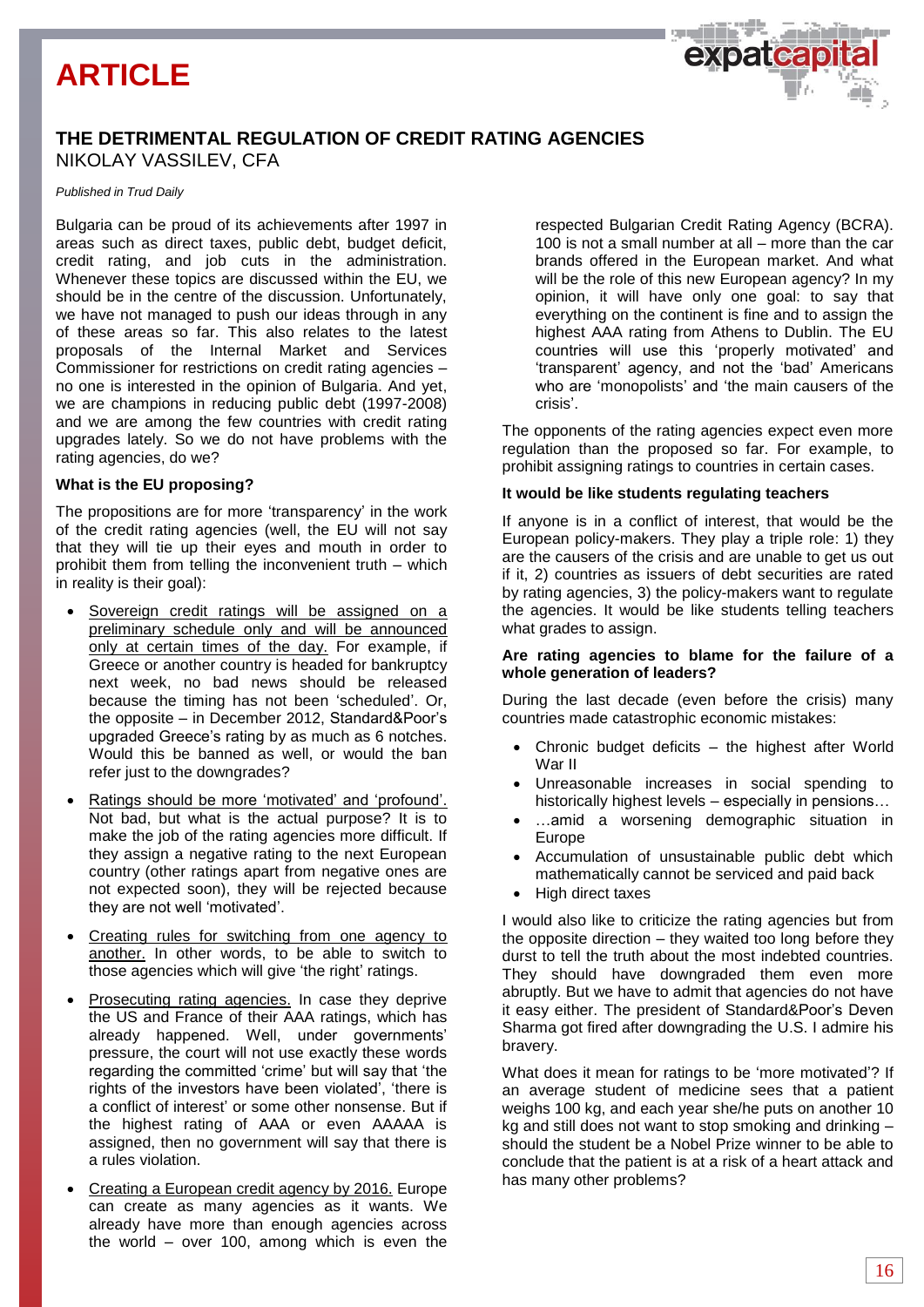

It would not matter if the student wrote a diagnosis on a napkin or produced a 'motivated and profound' thesis; it would not even matter if the student did it urgently or on a 'preliminary schedule' because the net effect would still be the same – the patient is more likely to go to the emergency room rather than to the next Olympic Games. The sooner a fair raiting is assigned, the better for everyone.

In the same way, if they asked a good economist whether a country with a 70-100% debt/GDP ratio, a budget deficit around 10% (does this not look like the figures of the US, the UK, and France?) and without political will for reforms (like Greece) deserved a AAA credit rating, the answer would be NO. No matter how they regulate and force the rating agencies, nor what kind of schedules and motivations they come up with – the fair answer would still be NO. Even if 10 European or alien agencies announce the opposite, investors would not pay attention at all.

#### **The activities of rating agencies are highly professional**

Hundreds of qualified analysts and economists work for them. I accept all their grades which I have used as objective and useful, and my overall opinion regarding their work is good.

Are credit agencies capable of making mistakes? Everybody is. Agencies assign grades to thousands of companies and many countries. From time to time, it is possible for a company with not a bad rating to go bankrupt, and this is used by critics as an example of a failure for many years after. For example, Lehman Brothers unexpectedly went bankrupt and had a rating around A (and not AAA as many mistakenly think). But why do we forget the 99% of the cases when independent agencies are right? Is it better to get rid of them when they make mistakes sometimes? It would be like shutting down an entire hospital because of one unsuccessful medical intervention (which may not be a mistake at all) and banning doctors in general. Would the world be a better place then?

Professional investors such as banks, pension and investment funds, and insurance companies use many sources of information and analysis when making investment decisions. Credit rating agencies are only one of these sources. But if the work of the agencies gets ruined, investors will be less successful.

#### **This regulation looks like censorship on the media**

If in a democratic country the free media attack more and more often politicians because of their incompetence and dishonesty, what should politicians do then? The right answer is to correct their behavior so there are no more objective reasons for criticism. But if they pass a law according to which:

- politicians can be discussed only on a preliminary schedule
- in certain cases it is prohibited to criticize certain politicians
- journalists can be sued not only for libel, but also for disseminating unpleasant information (portrayed as lack of transparency, conflict of interest, or lack of motivation and depth)
- they can change the criticizing journalists with 'better' ones
- they can ban the most 'untransparent' media and substitute them with more 'European' ones which will give the 'right' opinions…,

this will look like Orwell's book '1984'.

#### **The world has never had more regulation than today**

The left-wing critics of the neoliberal model in Europe plead for more regulation in all sectors – banks, financial markets, and rating agencies. If all this continues, more and more businesses will keep on relocating to Asia, and there will be no investment, therefore growth in Europe.

The correct decisions are different. Instead of blaming credit rating agencies, the European leaders should take other measures:

- Ban budget deficits in their countries' constitutions
- Decrease debts
- Stabilize banks and regain confidence
- Radically reform pension systems
- Decrease direct taxes so they can stimulate investment and growth
- Cut down the lavish budget expenditures

Yes, they can lose the next elections because of these measures (lately, ruling parties across Europe have been losing anyway) but the alternative for Europe is to waist the entire 21<sup>st</sup> century. It may sound pretentious, but excluding the pension reform (which is happening neither in Bulgaria, nor in Europe) the continent should be doing what Bulgaria successfully achieved after 1997.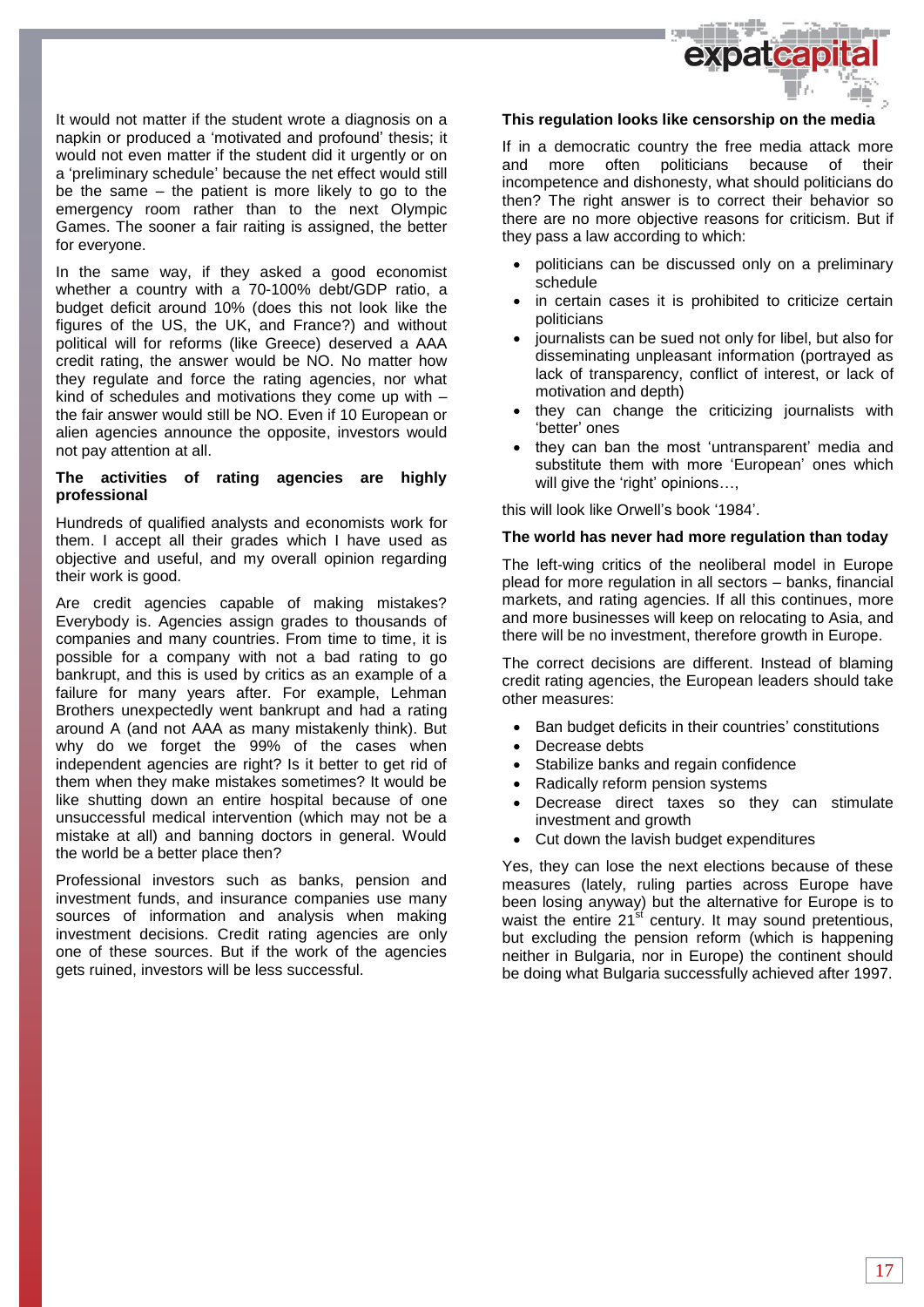# **ARTICLE**



#### *Published in Trud Daily*

Some will say that the caretaker government cannot achieve anything significant. While it takes power and looks around, time will run out. Laws cannot be passed because there is no parliament. The administration will block all radical intentions of the so-called experts without any administrative experience. One example – for several years now, the civil servants have disregarded the idea of swapping the buildings of Sofia Municipality and the Ministry of Agriculture – let alone for two months.

However, in my opinion, everything depends on the leadership qualities of the 'caretaker' ministers and on the choice of priorities. A lot could be achieved for a short period of time. The times are dynamic now, and the events in the next two months will be more deciding than March and April of any other year, which we would not remember for a single thing.

#### **Society needs to calm down, and democracy has to be stabilized**

By irradiating professionalism and confidence, the caretaker Prime Minister could quickly ease the tension. The key tasks before him are:

- Quick analysis of the activity of the energy companies – bills, pricing, eligible costs. The protests began over electricity. If everyone stopped paying their bills because they consider them unfair (while they might not be such), the energy sector would collapse.
- Organizing transparent elections which we all doubted previously. The feeling of massive election fraud may give birth to an illegitimate parliament and to a new government crisis. And our image as a corrupt country will be strengthened.

#### **Institutions should continue working. No leaks should be allowed**

It is no secret that around every change of government the administration does not work for months with the required pace, and thousands of people are switching jobs. In 2009, the system was completely paralyzed because of the total rejection of the past, the ubiquitous 'revisions' and the intimidation. In 2013, we need more continuity and stability.

In transitional periods of interregnum, there is a threat of a drop in tax collection, an increase in crime rates, frauds and losses in state-owned companies – as if it is 'for the last time'. Is it not the same in the private sector when a general manager has been replaced? I recommend that the responsible ministers freeze all spending in the state-owned companies and in the whole public sector. Only in the energy, transport, and healthcare sectors – with no control – another billion might be wasted until the summer.

#### **The populism in the economy is a bad thing. So is the deficit**

If anyone thinks that the caretaker ministers would magically lower the electricity prices, raise incomes, and create thousands of jobs, they will be disappointed. What is more important is the opposite – in such a short period, it is less important to build a lot and it is more important not to destroy a lot. In times of political crisis, investments are freezing, business turnover is falling, we are all watching TV. If it is true that the 'fridge has defeated the TV', it is also true that the TV alone will not fill the fridge. Business and investors need stability and predictable environment.

The task of the caretaker government is not to allow any doubt in the iron stability of the currency and the banks. The budget is the key factor. Not only no pouches should be untied, but exact the opposite – taxes should be collected rigorously, and non-priority expenses (repairs, cars and many others) should be completely cancelled. It is absolutely real and desirable that the caretaker cabinet should leave the budget with a surplus and the fiscal reserves increased by one billion. You will say – this is difficult and impossible. Was it easy for caretaker Prime Minister Sofianski in 1997? Measured in dollars, earnings back then were more than 100 times lower, and people were even poorer.

Some processes could be completed – privatization and concession deals in progress, priority procurements, European projects. Others could not. It is not realistic to start new major deals and projects (the seventh reactor of the Kozloduy nuclear power plant, a new bridge over the Danube River, the purchase of fighter jets). In conservative systems such as healthcare, justice, and defense, substantial reforms could not take place.

#### **A particular emphasis on EU funds**

There is no appropriate time for a government to fall, but during the negotiations of the seven-year EU budget frame the time is not appropriate at all. If there is a sector where continuity is needed the most that would be the absorption of EU funds. Project payments should continue. A highly respected political figure should participate in the European Council for the negotiation of the resources. If the confidence of Brussels falls, it will take us years to recover it. The situation with Schengen is similar.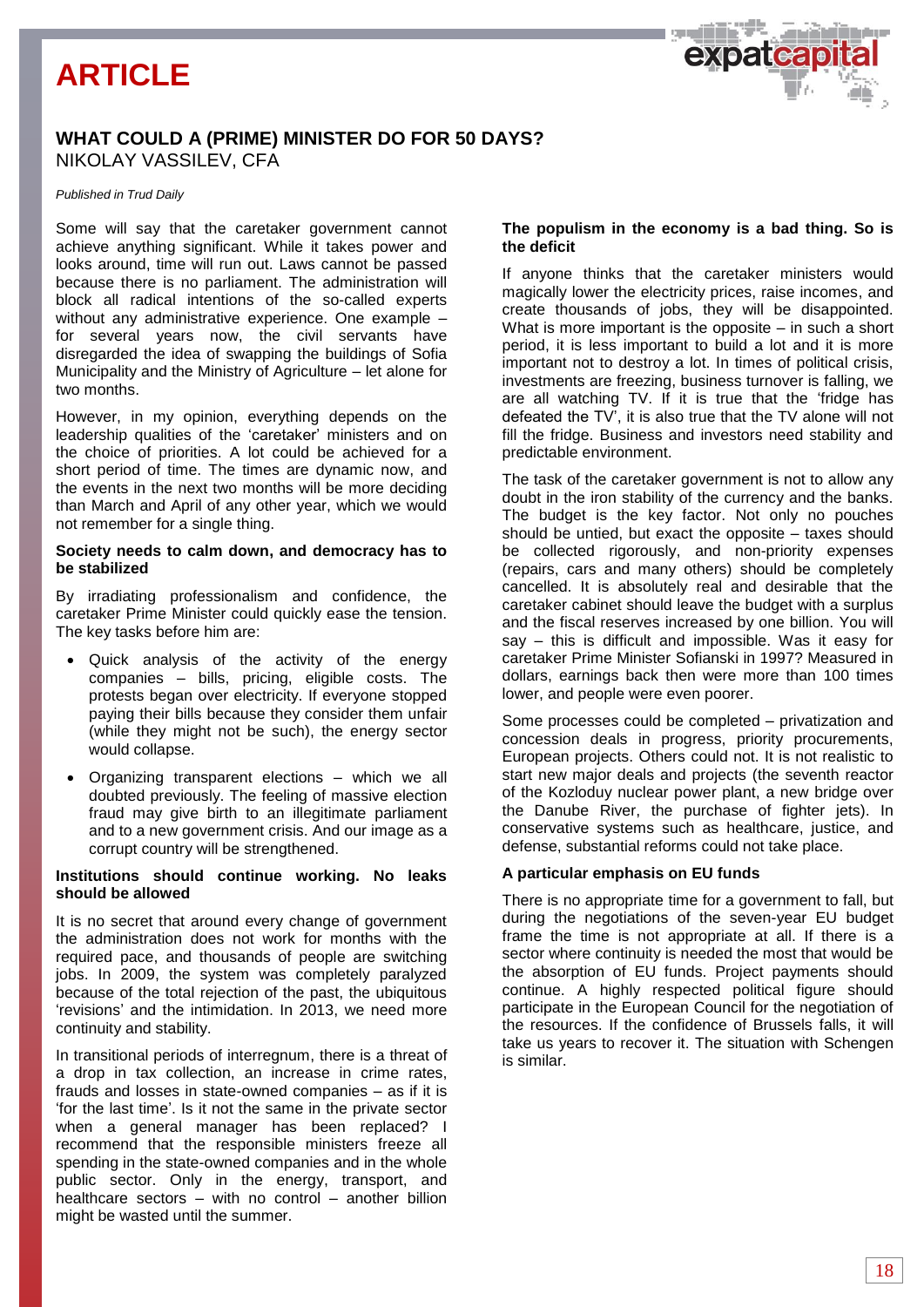

#### **Regardless of the sector, the tasks are similar**

Every caretaker minister should take a flying start and perform several tasks:

- Preserve the working teams and maintain high morale in the ministry
- Save the budget and spend for almost nothing. Leave the tiles to be repaired in the autumn...
- Choose 1-2 problems of great public importance which can be solved urgently and fairly – VMZ Sopot, the ski slopes in Pirin, transparency (not populism) in the utility services bills, and in the bank contracts
- Firmly 'tighten the screws' of state-owned companies, agencies and other structures that may accomplish abuses in large amounts in the 'muddy water'
- Refrain from mass dismissals, except of obviously compromised managers

#### **A few modest ideas**

Everyone could make many suggestions about what needs to be done urgently. Some of these suggestions would require a lot of time or would not have funding from the budget. Others would be controversial and would need a political debate (the GMOs). The third type of suggestions would require large changes in legislation and even in the Constitution – and this is unrealistic.

For me, there are three important priorities of the caretaker government:

- 1. Keeping the civil peace
- 2. Consolidating the financial stability and not rushing in populist spending
- 3. Organizing transparent elections

Here are some other miscellaneous ideas which do not require long deadlines and resources:

- Provide sufficient resources for everyone in need of in vitro procedures. Several million BGN.
- Conduct a campaign against the corruption with university exams. This does not cost anything.
- Not allow NEC and BDZ to fail in the refinancing of maturing loans.
- Support investors in renewable energy by adjusting (via the State Energy and Water Regulatory Commission) last year's controversial decision of the latter commission. It does not cost the budget anything.
- Reduce the feeling of strong police intervention, phone-tapping and excessive presence of vehicles with blue lamps in the streets. It does not cost money.

The list is not exhaustive.

#### **Leadership is not less important than money**

Each step of the caretaker government will be critically observed by millions of people. Sometimes it is not that important what is said and done, but who and how says it and does it. Personal example is important. Eventhough it is not controlled by parties and Parliament, the caretaker government carries a huge responsibility. However, the responsibility of business and the citizens is not less important. The caretaker government's mandate is not timelessness. Companies should continue to work; all of us should pay our taxes and bills. The caretaker government can return the nation's faith in democracy, in the institutions, and in the future. It can show that there are decent and honorable people who work in the interest of the citizens. That is why people are protesting. Was this not the reason we all protested in 1989 and 1997?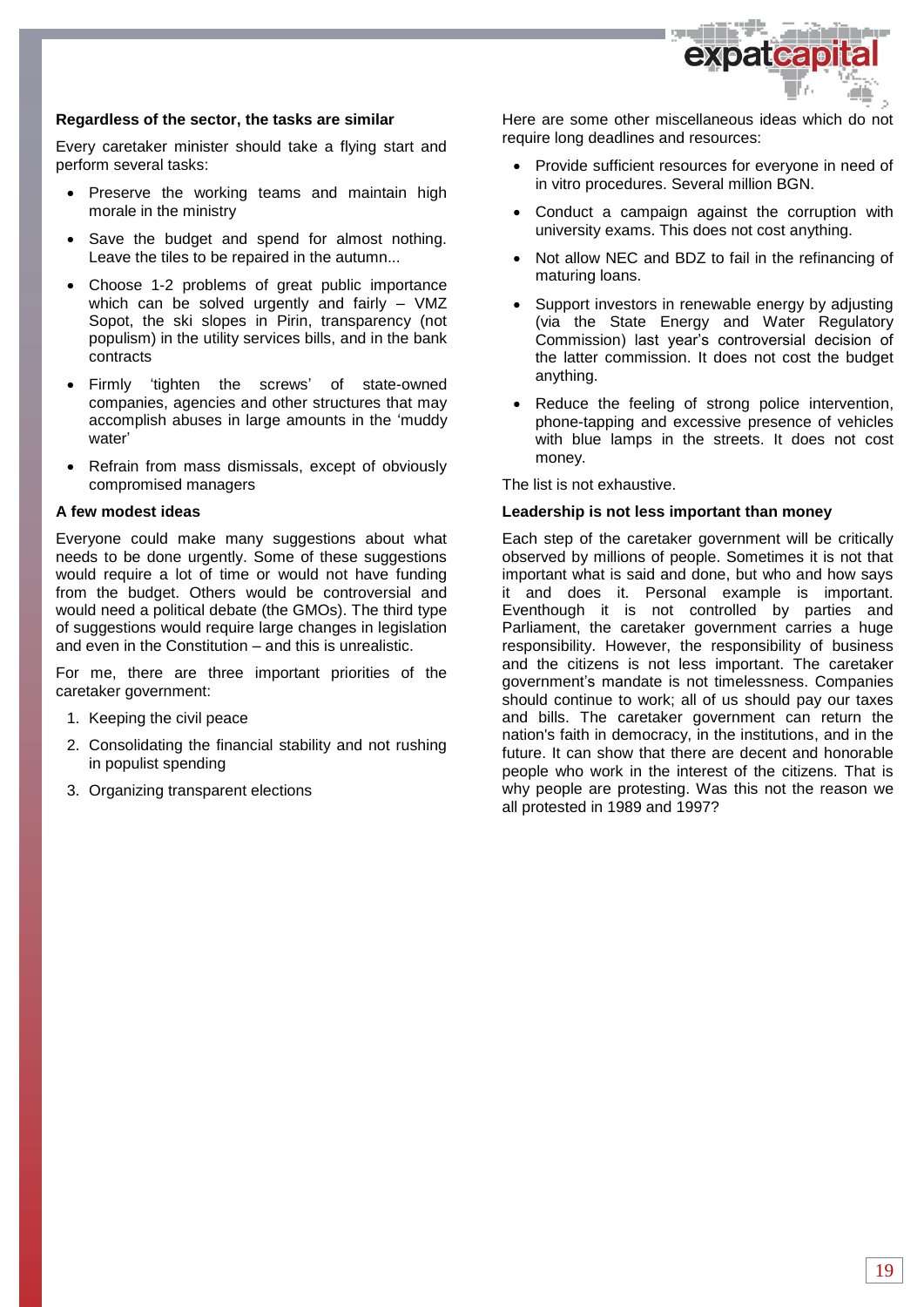# **ARTICLE**

# **THE EASY ROAD DOWN THE SLIDE** NIKOLAY VASSILEV, CFA

#### *Published in 24 Chasa Daily*

Recently, a lot of unexpected and unusual things have happened around the world. In Italy, comedians are trendy nowadays, and it is very likely that the stalemate will lead to failure in forming a reasonable government. I would not rule out the option for Rome to become unable to service its debt. In recent years, among the major European countries Germany has been the only pillar of stability and normality – thanks to Merkel. But lately, Euro-skepticism has been growing even there – 25% would vote for a political party which is against the euro. The extravagant ideas of Francois Hollande for higher taxes and expenses are well known. In the US, Obama is spending more than ever. One day the Americans will pay the bill – most likely with a weak dollar which will have lost its leading global role in favour of the Chinese yuan.

Bulgaria is not behind in the race towards abnormality either. From all directions, we hear calls for wrong actions which not only would not lead us out of the crisis, but would more likely accelerate us down the slide. The bad thing is that political parties are competing to please the street and repeat these calls. Here are some examples.

#### **1. Stop the privatization of Х**

It does not matter if it is BDZ Freight Services or any other state-owned company. Do the protestors have answers to the following questions:

- If we do not sell BDZ Freight Services, how many days will it take for BDZ Passenger Services to go bankrupt as well?
- Who said that the company would be sold for dozens of times less than its real value?
- Is BDZ so well managed now that it should remain state-owned?

#### **2. Nationalize Y**

President Plevneliev said it well: 'People want nationalization but do not trust the state.' For 23 years, how many state-owned enterprises have prospered, have developed competitive products, have dominated world markets or have managed to defeat corruption? The contrary examples of plunder and collapse because of mismanagement and abuse are numerous: Plama, Balkankar, Vidachim, Varna Shipyard, VMZ Sopot ... Do the people who want nationalizations have answers to the following questions:

- Is nationalization constitutional? Or maybe the Constitution is also not something of value anymore?
- How much and how will the government pay the electricity distribution companies? A billion? Or do

we want expropriation like the one after 9 September 1944?

 Are the future ministers going to manage the companies in a more efficient and transparent way – maybe like Sofia Heating?

#### **3. Not pay our electricity bills**

It does not matter if it will be for a few months or for the entire winter period. If power supply will not be shut down for those who do not pay their bills from December to May, this would be an official invitation for 5 million Bulgarians not to pay their electricity bills at all. Then we may rename the capital city to Stolipinovo (a Roma ghetto in Plovdiv). Whoever offers this should have answers to the following questions:

- In how many months will the entire energy sector go bankrupt?
- Will there be any 'stupid' people left to pay the bills of the others?
- Is this not actually going to raise the electricity price? But wasn't the main idea that prices should go down, especially for people who find it hardest to pay their bills?

#### **4. Take a new government loan and spend it**

This is constantly repeated as a universal cure which will automatically increase incomes. It is something like to get a consumer credit and squander it away immediately. And then what? Actually, this is what many countries were doing for many years, including Greece, Hungary, and much of Western Europe. That vicious circle 'debt – spending – deficit – huge debt' led to the global crisis and recession (read: poverty) in many countries.

Someone will say: other countries may have high debt but they are already rich and we are not. I do not agree with such a superficial observation. No need to look for examples thousands of kilometers away – let us look at Bulgaria in 1998-2008. In the years when we sharply reduced our debt as % of GDP, we managed to achieve higher growth than the 'spending countries' and to attract record investments. Prudent macroeconomic policies created TRUST – in our currency, price stability, and good business conditions. Trust led to investments, growth, and jobs. Even if we do not want to accept it, we have to admit that incomes rose multifold.

We should not forget that in the past Bulgaria took a lot debt. I do not know how well we lived in the 80's (what car were you driving then?) but in 1990 we went bankrupt and we know what happened afterwards with hyperinflation. Twice.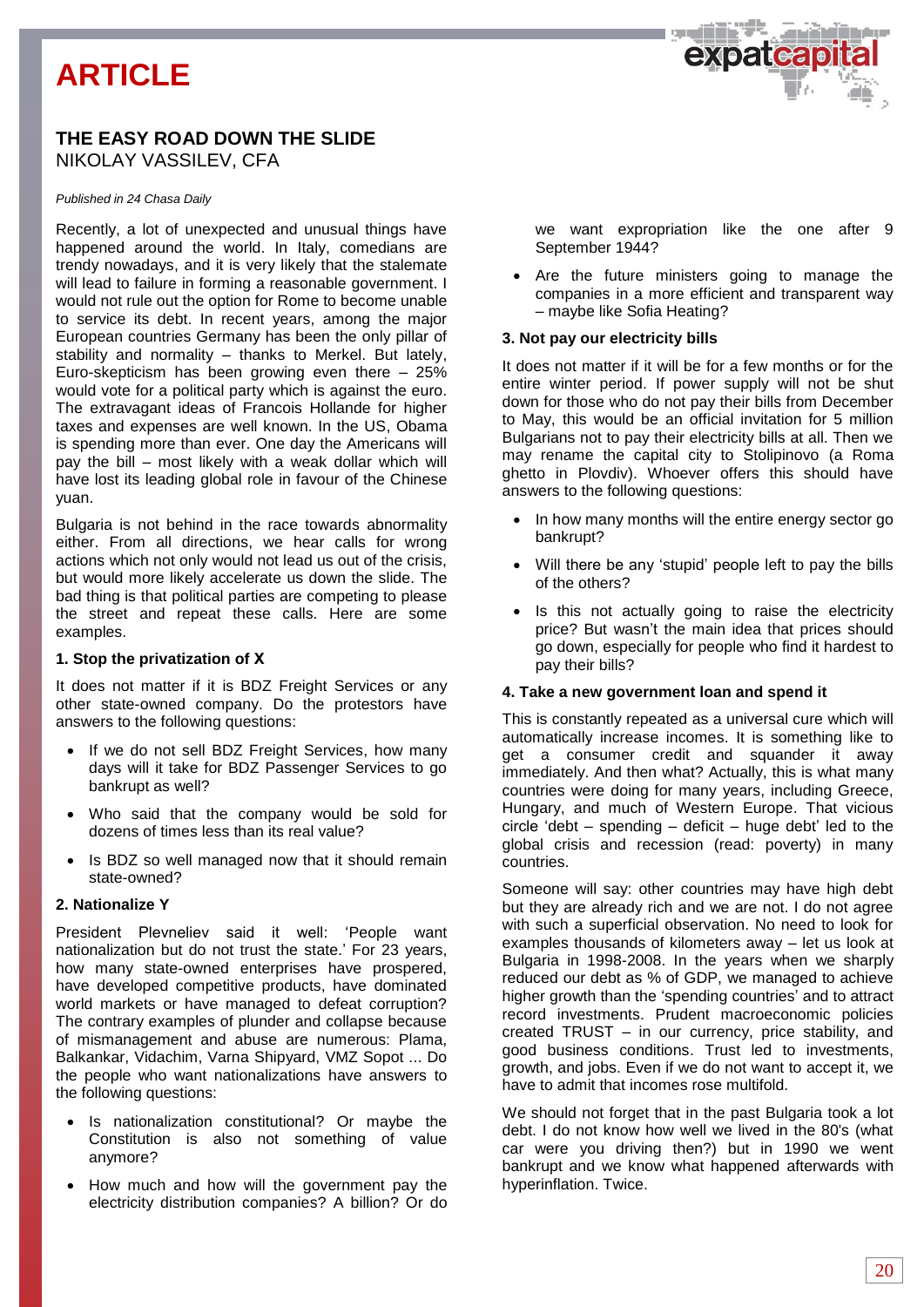#### **Two different scenarios for the next governments**



|                                                                                                                                                                                                                                | Scenario A: 'Down the slide'                                                                                                                                                                                                                      | Scenario B: 'Slowly moving upwards'                                                                                                                                         |  |  |
|--------------------------------------------------------------------------------------------------------------------------------------------------------------------------------------------------------------------------------|---------------------------------------------------------------------------------------------------------------------------------------------------------------------------------------------------------------------------------------------------|-----------------------------------------------------------------------------------------------------------------------------------------------------------------------------|--|--|
|                                                                                                                                                                                                                                | debt - spending - deficit                                                                                                                                                                                                                         | currency board - balanced budget - low debt                                                                                                                                 |  |  |
|                                                                                                                                                                                                                                | we take a new loan                                                                                                                                                                                                                                | we forget about extravagant ideas such as more                                                                                                                              |  |  |
|                                                                                                                                                                                                                                | we increase salaries, pensions - we are happy for<br>2 months                                                                                                                                                                                     | debt and spending, and we start spending more<br>time at work rather than in front of the TV                                                                                |  |  |
|                                                                                                                                                                                                                                | the budget deficit grows out of proportion and it<br>cannot be stopped                                                                                                                                                                            | balanced budget - we do not spend more than<br>what we actually have                                                                                                        |  |  |
| $\bullet$                                                                                                                                                                                                                      | interest rates of loans go up                                                                                                                                                                                                                     | then the currency board will be solid<br>$\bullet$                                                                                                                          |  |  |
| $\bullet$                                                                                                                                                                                                                      | a substantial increase of interest expenses in the<br>budget - because of the larger debt, and the higher<br>interest rate on it. Instead of increasing pensions<br>and building roads, we will be paying more interest<br>to banks and creditors | fiscal and currency reserves grow                                                                                                                                           |  |  |
|                                                                                                                                                                                                                                |                                                                                                                                                                                                                                                   | interest rates and inflation remain low                                                                                                                                     |  |  |
|                                                                                                                                                                                                                                |                                                                                                                                                                                                                                                   | public debt stays low<br>$\bullet$                                                                                                                                          |  |  |
|                                                                                                                                                                                                                                |                                                                                                                                                                                                                                                   | all this leads to low interest expenses for the budget                                                                                                                      |  |  |
| $\bullet$                                                                                                                                                                                                                      | the credit rating plummets to 'Junk'                                                                                                                                                                                                              | we will have a higher credit rating than Italy                                                                                                                              |  |  |
|                                                                                                                                                                                                                                | no one wants to invest in Bulgaria                                                                                                                                                                                                                | we have to simplify the regulatory regimes                                                                                                                                  |  |  |
|                                                                                                                                                                                                                                | no one in Bulgaria would even remember what a<br>'stock exchange' was                                                                                                                                                                             | we have to keep low direct taxes<br>$\bullet$                                                                                                                               |  |  |
|                                                                                                                                                                                                                                | a new recession                                                                                                                                                                                                                                   | a new rally in the capital markets<br>$\bullet$                                                                                                                             |  |  |
| $\bullet$                                                                                                                                                                                                                      | the worst case scenario - farewell to the currency                                                                                                                                                                                                | privatization and concessions<br>$\bullet$<br>new inflow of national and foreign investment<br>$\bullet$                                                                    |  |  |
|                                                                                                                                                                                                                                | board and the strong currency                                                                                                                                                                                                                     | higher growth<br>$\bullet$                                                                                                                                                  |  |  |
| $\bullet$                                                                                                                                                                                                                      | which means high inflation, high interest rates                                                                                                                                                                                                   | and then steadily increasing incomes                                                                                                                                        |  |  |
| $\bullet$                                                                                                                                                                                                                      | speculators will be just fine but the poor will suffer<br>the most - and that were exactly the people we                                                                                                                                          | $\bullet$<br>$\bullet$                                                                                                                                                      |  |  |
|                                                                                                                                                                                                                                | started the big spending for in the first place                                                                                                                                                                                                   | decrease in the unemployment rate                                                                                                                                           |  |  |
|                                                                                                                                                                                                                                | we will most definitely not be able to pay our<br>electricity bills, if there is still a company to produce<br>electricity                                                                                                                        | beliefs,<br>contrary<br>to<br>some<br>people's<br>the<br>aforementioned policies (especially the currency<br>board) protect the living standard and incomes of<br>the poor  |  |  |
| It might sound familiar because this was what<br>happened in 1996-1997. This was the time when we<br>had the largest deficit and the highest nominal<br>increase in incomes accompanied by the biggest real<br>impoverishment. |                                                                                                                                                                                                                                                   | We have forgotten what happened in 1998-2008?<br>Then we should listen to the following anecdote:<br>Radio Yerevan was asked: When is the situation<br>going to get better? |  |  |
|                                                                                                                                                                                                                                |                                                                                                                                                                                                                                                   | Answer: It already was.                                                                                                                                                     |  |  |

#### **How to evaluate the work of the new Finance Minister**

My recommendations list:

- 1. Say out loud and clear that no one should question the currency board. It would look good on Kalin Hristov.
- 2. Leave his successor a budget surplus instead of a deficit.
- 3. Withstand the pressure for higher expenditures especially for pensions and salaries. Pension expenditures as % of GDP are already high, and we are expecting a planned increase on 1 April. More of that would be unreasonable.
- 4. Maintain the credit rating of the country at the current level, least.
- 5. Keep yields on government debt at the current low levels.

These 5 recommendations are aimed primarily at the Ministry of Finance but in fact the entire government must resist the populist demands which would start the process of sliding down. If it at least does these things, this government has a chance to be remembered as a successful one – like the previous two caretaker governments.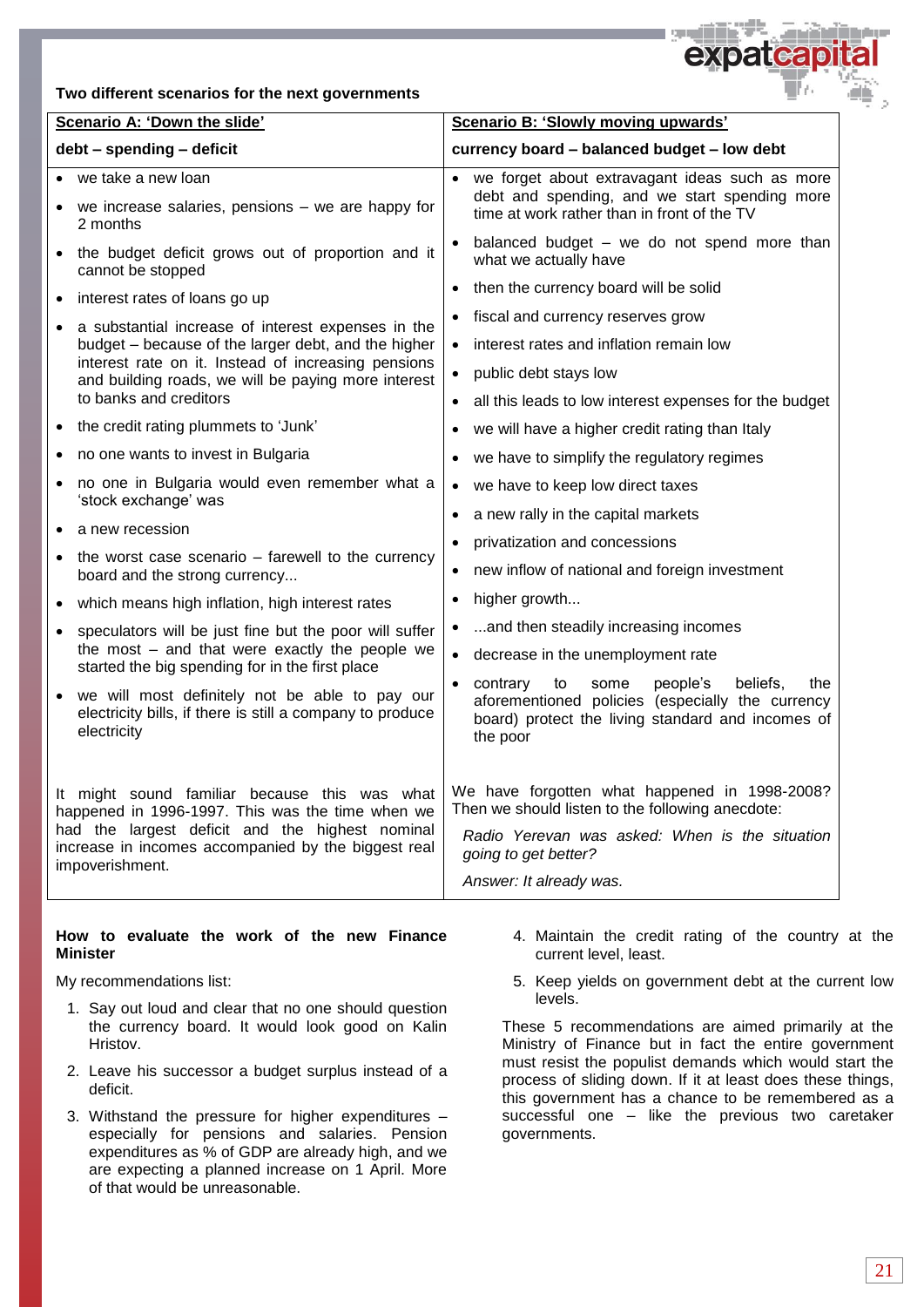# **EXPAT NEWS**



### **THE MUTUAL FUND EXPAT NEW EUROPE PROPERTIES CHANGES ITS NAME AND INVESTMENT PROFILE – BECOMES EXPAT GLOBAL EQUITIES**

The Financial Supervision Commission has approved changes in the name and the Rules of the mutual fund Expat New Europe Properties. By this decision, the fund has been renamed to Expat Global Equities. Its main investment focus will now be investments in shares of listed companies in global markets.

Previously, Expat New Europe Properties was intended mainly to investments in REITs and other financial products related to real estate markets in Central and Eastern Europe. Expat Global Equities will now provide access to liquid stock markets worldwide. By changing the investment focus, the fund's risk profile becomes high (in comparison, the risk profile of Expat New Europe Properties was rated as moderate to high).

There are no changes in the purchase and redemption charges. There are changes in the management fees – the fixed annual management fee is reduced from 2.50% to 1.90% of the net asset value (NAV) of the fund on an annual basis. A performance fee (success fee) is introduced – it is 15% of the positive return calculated according to the "high watermark rule" considering the absolute increase in NAV (i.e. the positive difference (if any) between the NAV for the current day and the highest NAV achieved in the same calendar year).

Expat Global Equities (previously Expat New Europe Properties) was established in 2008. Currently, the net asset value of the fund is more than BGN476,000, the NAV per share as of 30 April is BGN1,006.45 – one of the highest values since the issuance of the fund. Expat Asset Management is a licensed asset management subsidiary wholly-owned by Expat Capital. The company manages hundreds of individual investment portfolios and three mutual funds – Expat New Europe Stocks focused on equity markets in Central and Eastern Europe, New Europe and the CIS countries, Expat Bonds focused on global bond markets, and Expat Global Equities with its new profile.